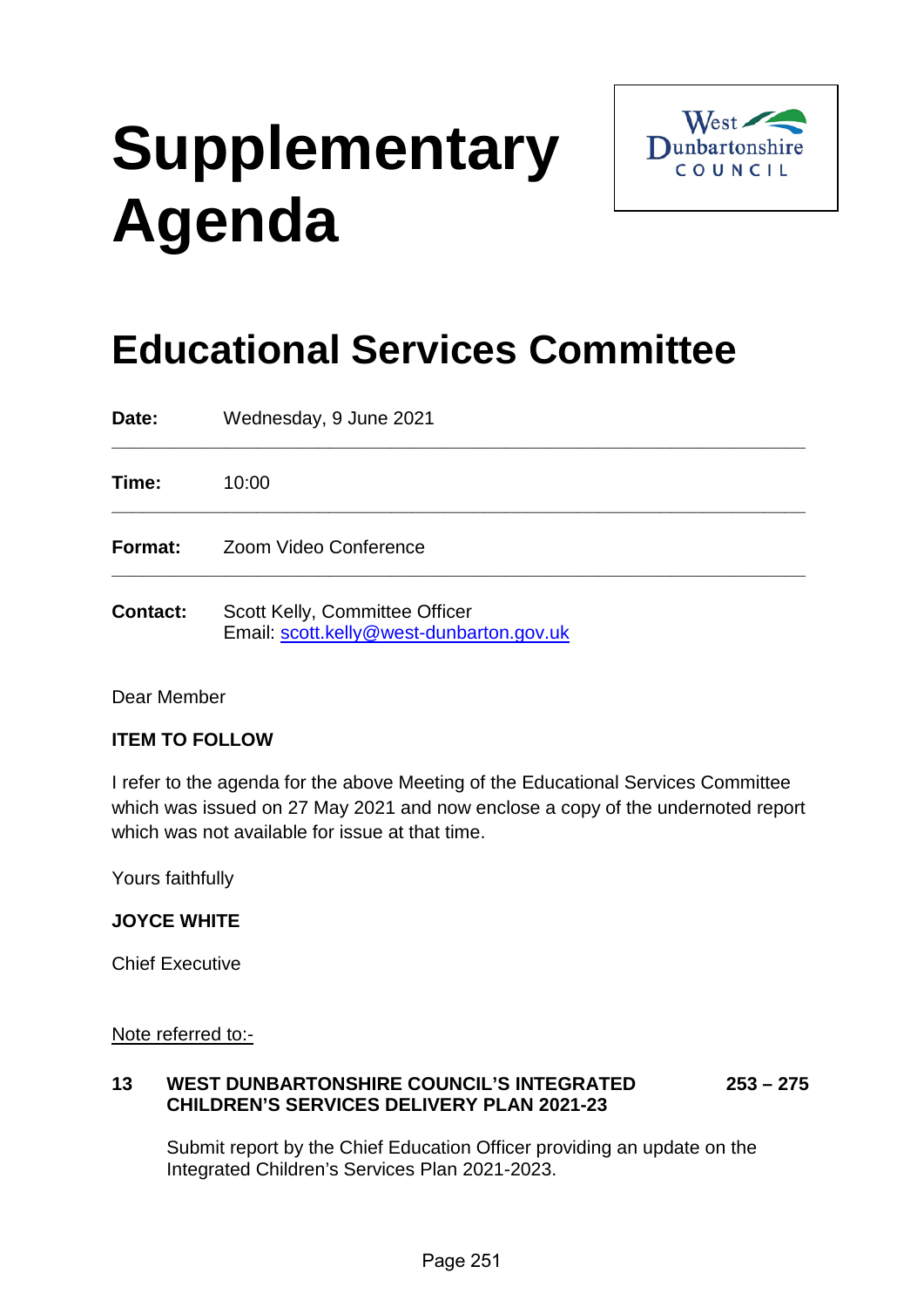#### **Distribution:**

Councillor Karen Conaghan (Chair) Councillor John Mooney Councillor Jim Brown<br>
Councillor Ian Dickson (Vice Chair) Councillor Martin Rooney Councillor Ian Dickson (Vice Chair) Councillor Martin Rooney<br>Councillor Karen Conaghan (Chair) Councillor John Mooney Councillor Karen Conaghan (Chair)<br>Councillor Jim Brown Councillor Ian Dickson (Vice Chair) Councillor Diane Docherty<br>
Councillor Jim Finn<br>
Mr Gavin Corrigan Provost William Hendrie Councillor Daniel Lennie Ms Hannah Redford Councillor Caroline McAllister Miss Sheila Rennie Councillor David McBride Ms Julia Strang Councillor Jonathan McColl Ms Kat Wilson Councillor John Millar

Councillor Sally Page<br>Councillor Martin Rooney Mr Gavin Corrigan<br>Miss Ellen McBride

All other Councillors for information

Chief Education Officer

Date of Issue: 2 June 2021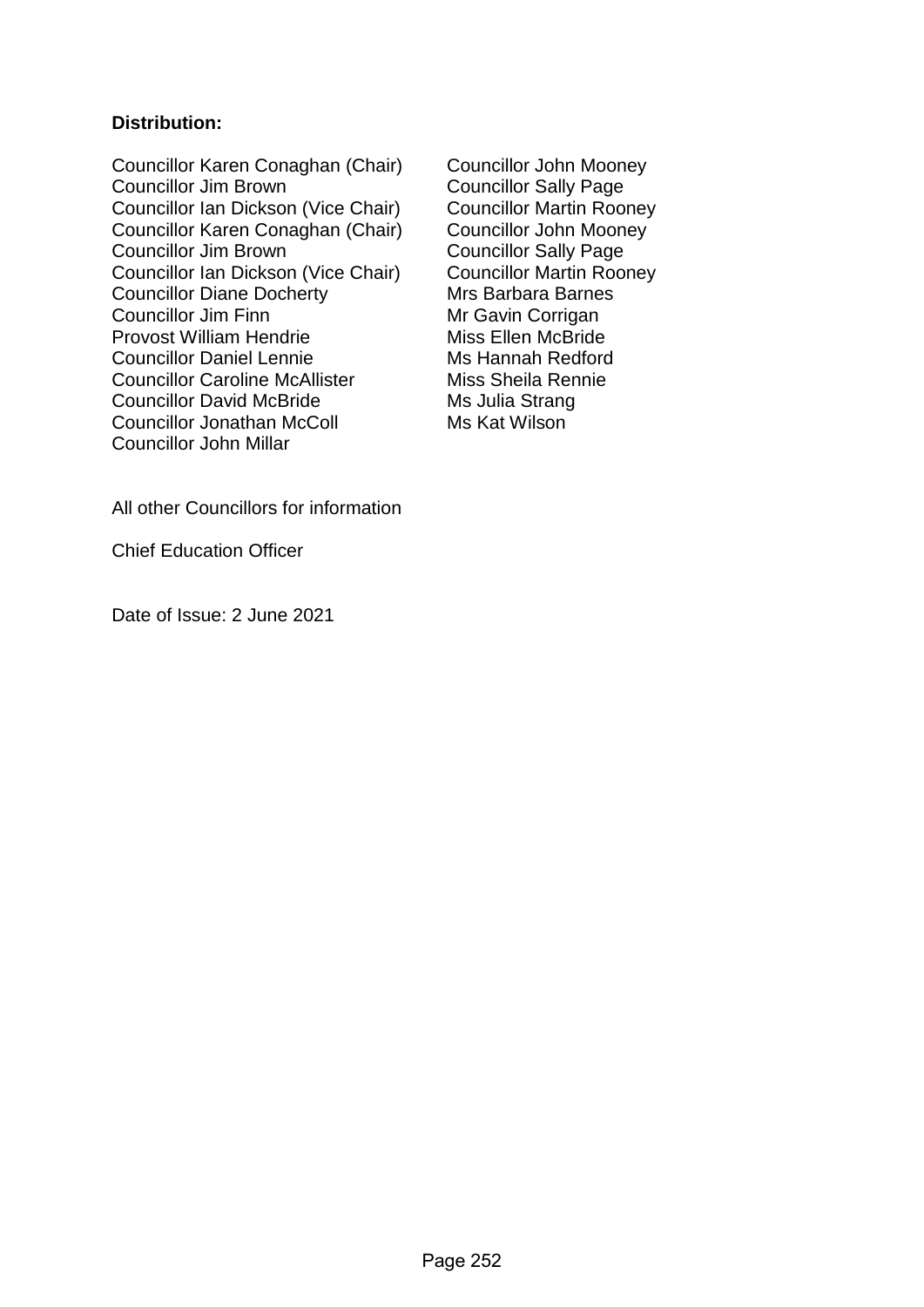#### **WEST DUNBARTONSHIRE COUNCIL**

#### **Report by Laura Mason, Chief Education Officer**

**Educational Services Committee: 9th June 2021 \_\_\_\_\_\_\_\_\_\_\_\_\_\_\_\_\_\_\_\_\_\_\_\_\_\_\_\_\_\_\_\_\_\_\_\_\_\_\_\_\_\_\_\_\_\_\_\_\_\_\_\_\_\_\_\_\_\_\_\_\_\_\_\_\_\_\_** 

**Subject:** West Dunbartonshire Council's Integrated Children's Services Plan 2021-23

#### **1. Purpose**

The purpose of this report is to:

• update members on the Integrated Children's Services Plan 2021- 2023.

#### **2. Recommendations**

Members of the Educational Services Committee are asked to:

- note the Integrated Children's Services Plan 2021-2023 and
- note the Strategic Priorities (Appendix1 Integrated Children's Services Plan 2021-23)

#### **3. Background**

- **3.1** Through multi-agency planning, the Integrated Children's Services Plan aims to reflect the Local Outcomes ambitions by ensuring:
	- all WDC children have the best start in life and are ready to succeed;
	- families are supported in accessing education, learning and attainment opportunities and
	- improved life chances for all children, young people and families.
- **3.2** The joint plan will be reported through the Nurtured Delivery and Improvement Group to the Community Planning West Dunbartonshire Board. Nurtured Group membership consists of partners from Educational Services, HSCP, Housing and Employability, Police Scotland, Scottish Fire and Rescue Service (SFRS), third sector partners, Youth Alliance, Champions Board, Community Voluntary Service (CVS), Skills Development Scotland (SDS) and The Scottish Children's Reporter.
- **3.3** The plan embeds the principles of Getting It Right For Every Child (GIRFEC) and ensures the United Nations Conventions of Children's Rights (UNCRC) is central to the development of supports, services and engagement with all stakeholders.
- **3.4** The plan was delayed as a result of the impact of the COVID-19 pandemic in order to allow time to evaluate its impact on our communities and to re-align our focus reflecting identified needs.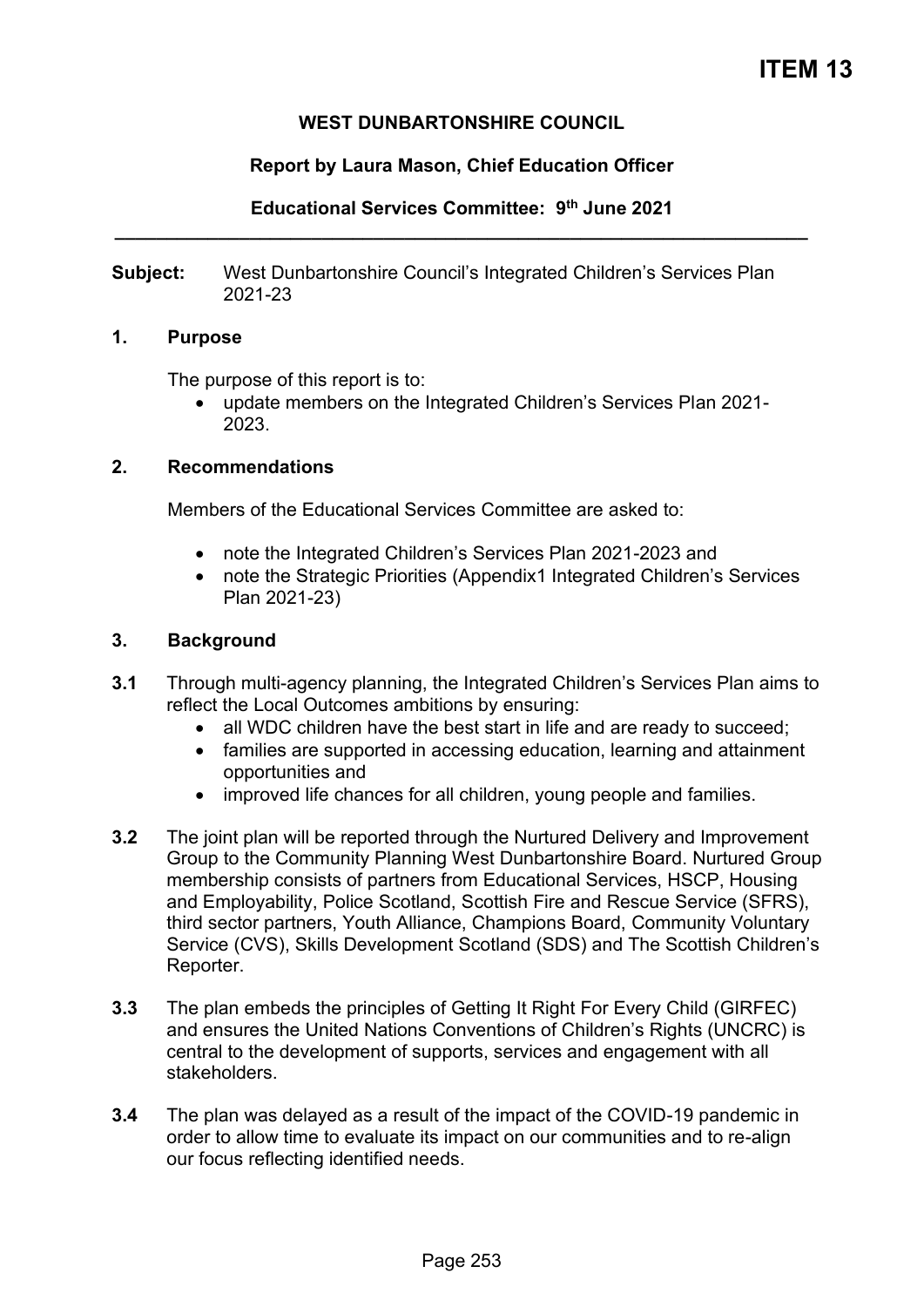**3.5** Consultation with children, young people and their families has been reflected in the plan; ensuring that their voice, views, experiences and contributions are clearly reflected. Members of the Youth Alliance and Champions Board are integral to our Nurtured DIG and central to the review and evaluation processes of our plans as we progress.

#### **4. Main Issues**

- **4.1** Partners have reflected upon the impact of COVID on our children and families and agree our priorities should be aligned to needs identified and reflect local and national expectations on supporting children and young people. These are: addressing the challenges of poverty, mental health and providing early family help, whilst ensuring the voices of those we serve are integral to the processes.
- **4.2** National priorities reflected in the plan include:
	- the integration of the Community Mental Health and Wellbeing Supports and Services Framework; [https://www.gov.scot/publications/children-young-peoples-mental](https://www.gov.scot/publications/children-young-peoples-mental-health-task-force-recommendations/)[health-task-force-recommendations/.](https://www.gov.scot/publications/children-young-peoples-mental-health-task-force-recommendations/)
	- United Nations Convention on the Rights of the Child [https://beta.parliament.scot/bills/united-nations-convention-on-the](https://beta.parliament.scot/bills/united-nations-convention-on-the-rights-of-the-child-incorporation-scotland-bill)[rights-of-the-child-incorporation-scotland-bill;](https://beta.parliament.scot/bills/united-nations-convention-on-the-rights-of-the-child-incorporation-scotland-bill)
	- The findings of the National Care Review as detailed in The Promise <https://thepromise.scot/>;
	- The Additional Support for Learning Review; <https://www.gov.scot/news/improving-additional-support-for-learning/> and
	- the Getting It Right For Every Child (GIRFEC) review [https://www.gov.scot/publications/getting-right-child-practice](https://www.gov.scot/publications/getting-right-child-practice-development-panel-report/)[development-panel-report/.](https://www.gov.scot/publications/getting-right-child-practice-development-panel-report/)
- **4.3** The national objectives of the Scottish Attainment Challenge, the Early Years Expansion Programme and the Scottish Government's Youth Employment Strategy are reflected in the plans; ensuring joint working to support those most vulnerable and at risk of missing out.
- **4.4** The plan consists of seven key outcomes, under which partners have identified priorities and focussed supports and interventions. These align with the GIRFEC wellbeing indicators and demonstrate clear articulation with the UNCRC:
	- We will ensure the wellbeing and safe care of all children and young people
	- We will ensure all children and young people have equitable access to appropriate health provision, and advice;
	- We will improve achievement and attainment for all children and young people;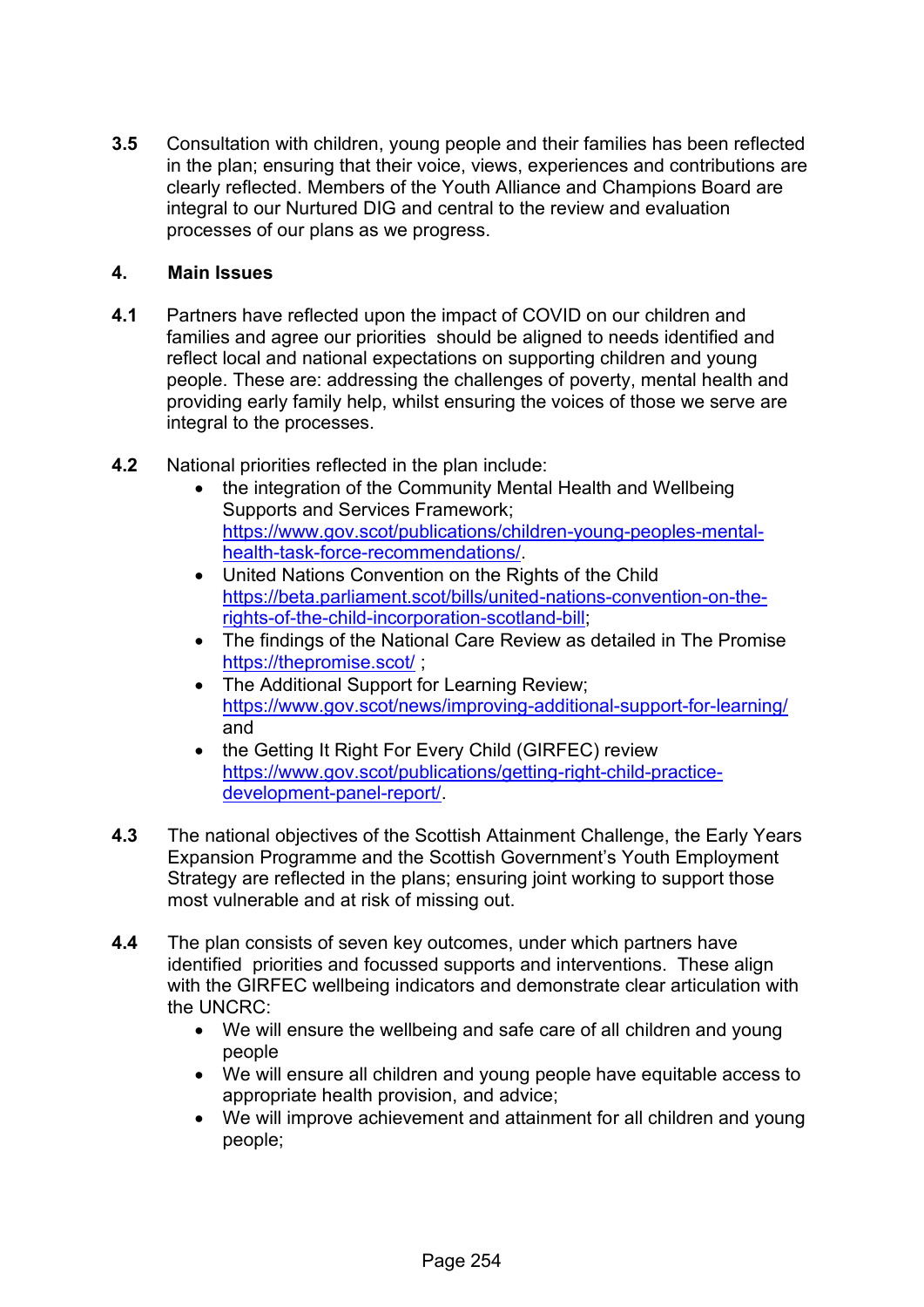- We will ensure that all children and young people have a safe and stable home environment;
- We will respect the voices of all children and young people in their life choices;
- We will develop the engagement and participation of children and young people in all aspects of their lives and
- We will ensure all children and young people are empowered to overcome barriers to inclusion and have equitable access to opportunities.

#### **5. People Implications**

**5.1** There are no people implications as a result of this report. However, it is essential that partners re-align resource allocation and priorities to meet the needs of children, young people and families at this time.

#### **6. Financial and Procurement Implications**

**6.1** All activities related to the implementation of these interventions are contained within service Budgets. (App 2) Budget overviews WDC Educational Services and HSCP

#### **7. Risk Analysis**

- **7.1** If the Council is unable to ensure appropriate support to children and young people, we will not be meeting their needs (Children and Young People Act 2014) (Equalities Act 2010).
- **7.2** If the Council is unable to ensure safety and support for all children, young people and staff this could result in reputational damage.

#### **8. Equalities Impact Assessment (EIA)**

**8.1** The supports and guidance enhance the quality of the service provided to all children and young people and therefore can be seen to have a positive impact in terms of the equalities.

#### **9. Consultation**

- **9.1** Legal Services and the Section 95 Officer have been consulted in relation to the content of this report.
- **9.2** The plan reflects the views of children, young people, their parents and partners.

#### **10. Strategic Assessment**

**10.1** This report reflects the Council's aspiration to reduce inequalities for the people of West Dunbartonshire.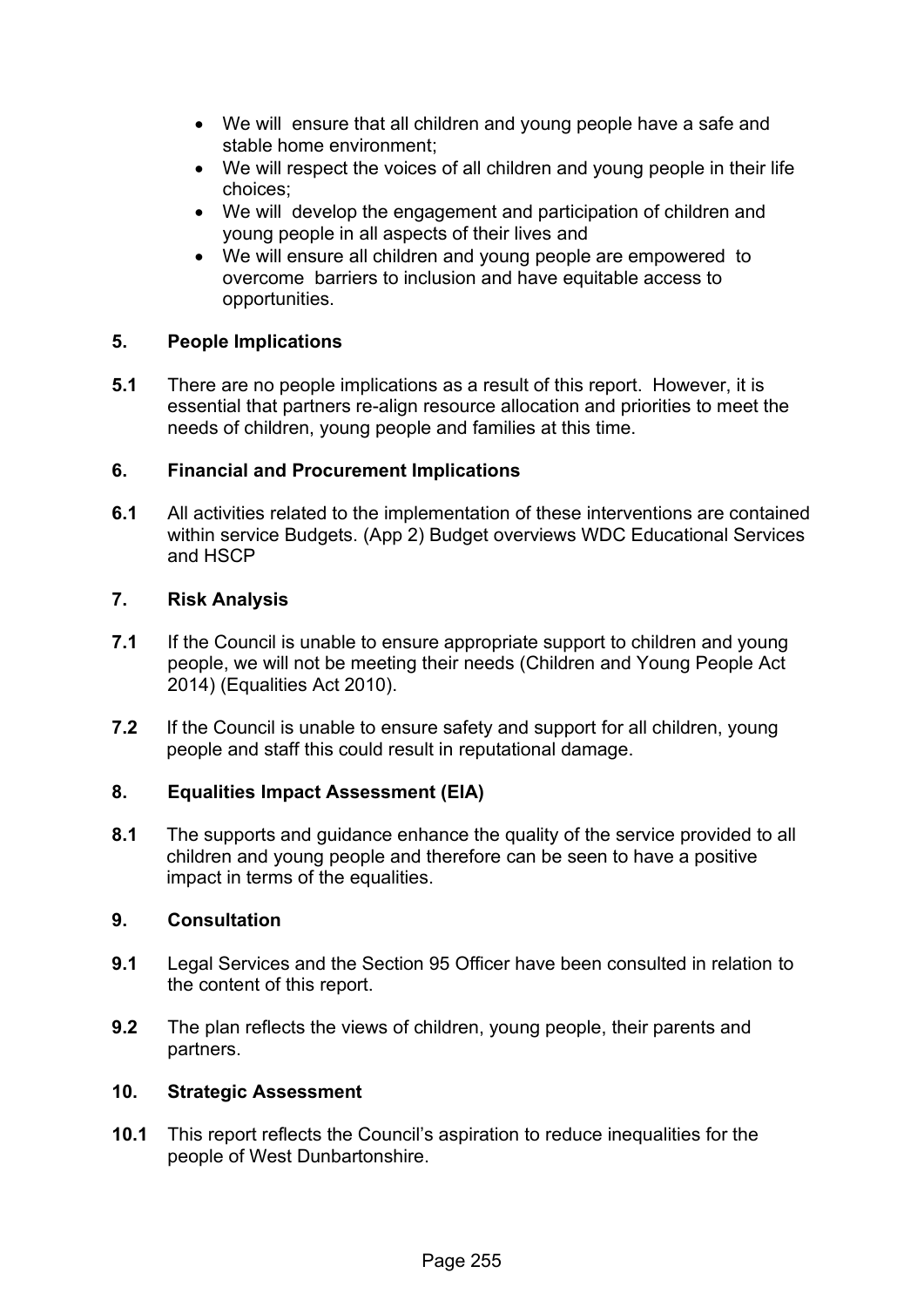**Laura Mason**

Chief Education Officer

| <b>Person to Contact:</b> | <b>Claire Cusick, Senior Education Officer</b><br>Services for Children and Young People<br>(tel: 0790397313)<br>e-mail: claire.cusick@west-dunbarton.gov.uk   |
|---------------------------|----------------------------------------------------------------------------------------------------------------------------------------------------------------|
| <b>Appendices:</b>        | Appendix 1 – West Dunbartonshire Council's Integrated<br>Children's Services Plan 2021-23<br>Appendix 2- Budget overviews WDC Educational<br>Services and HSCP |
| <b>Background Papers:</b> | <b>None</b>                                                                                                                                                    |
| <b>Wards Affected:</b>    | All Wards                                                                                                                                                      |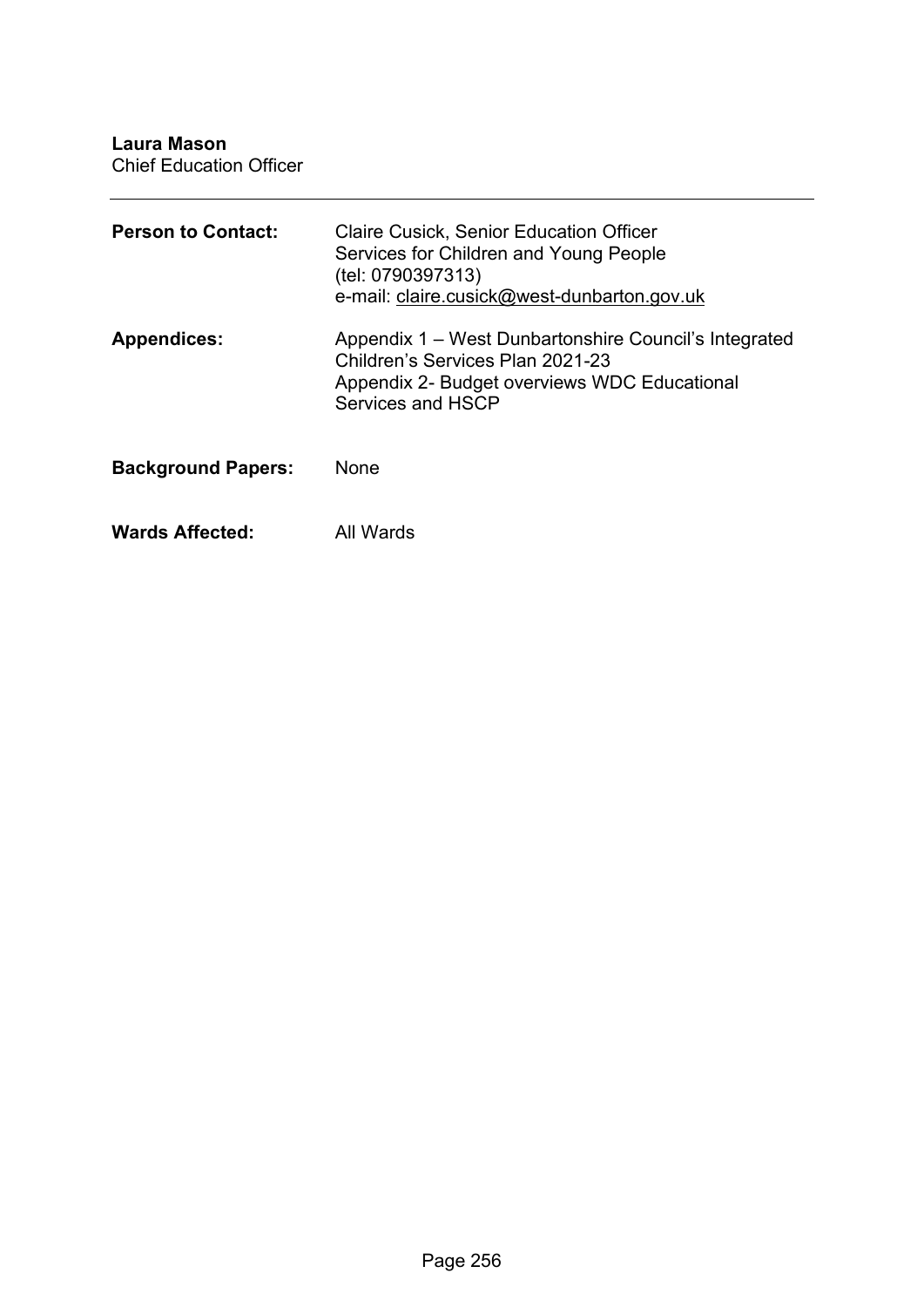| Wellbeing Indicator: Safe<br>We will ensure the wellbeing and safe care of all children and young people<br>LOIP: Improve life chances for all children, young people and families<br>In Partnership we will do the following:<br><b>UNCRC Article:</b><br><b>Indicators of Progress:</b>                                                                                                                                                                                                                                                                                                                                                                           |                                                                                                                                                                                                                                                                                                                                                                                                                                                                                                                       |                                   |  |
|---------------------------------------------------------------------------------------------------------------------------------------------------------------------------------------------------------------------------------------------------------------------------------------------------------------------------------------------------------------------------------------------------------------------------------------------------------------------------------------------------------------------------------------------------------------------------------------------------------------------------------------------------------------------|-----------------------------------------------------------------------------------------------------------------------------------------------------------------------------------------------------------------------------------------------------------------------------------------------------------------------------------------------------------------------------------------------------------------------------------------------------------------------------------------------------------------------|-----------------------------------|--|
|                                                                                                                                                                                                                                                                                                                                                                                                                                                                                                                                                                                                                                                                     |                                                                                                                                                                                                                                                                                                                                                                                                                                                                                                                       | (3), (6), (12), (19), (27), (28), |  |
| Continue to work across all services and partners to<br>improve our approaches to early identification of<br>neglect.<br>Ensure the Working with Neglect Practice Toolkit is used<br>by all partners when there is a child at risk in the home.<br>Continue to work with colleagues in adult services to<br>raise awareness of children and young people, including<br>young carers, living with neglect and other issues<br>impacting on their wellbeing<br>Ensure that families are enabled to contribute to the<br>development and planning of local services which are<br>sustainable and lead to long term positive outcomes for<br>children and young people. | Reduced numbers of children<br>$\bullet$<br>and young people experiencing<br>neglect becoming looked after<br>or named on child protection<br>register.<br>Greater support from<br>colleagues in adult services<br>evident within team around the<br>family arrangements,<br>supporting early identification<br>and provision of early help.<br>Above will be evidenced by<br>$\bullet$<br>audit activity - single and multi<br>agency and service user<br>feedback.<br>Self evaluation and service user<br>feedback. | (29), (31), (39)                  |  |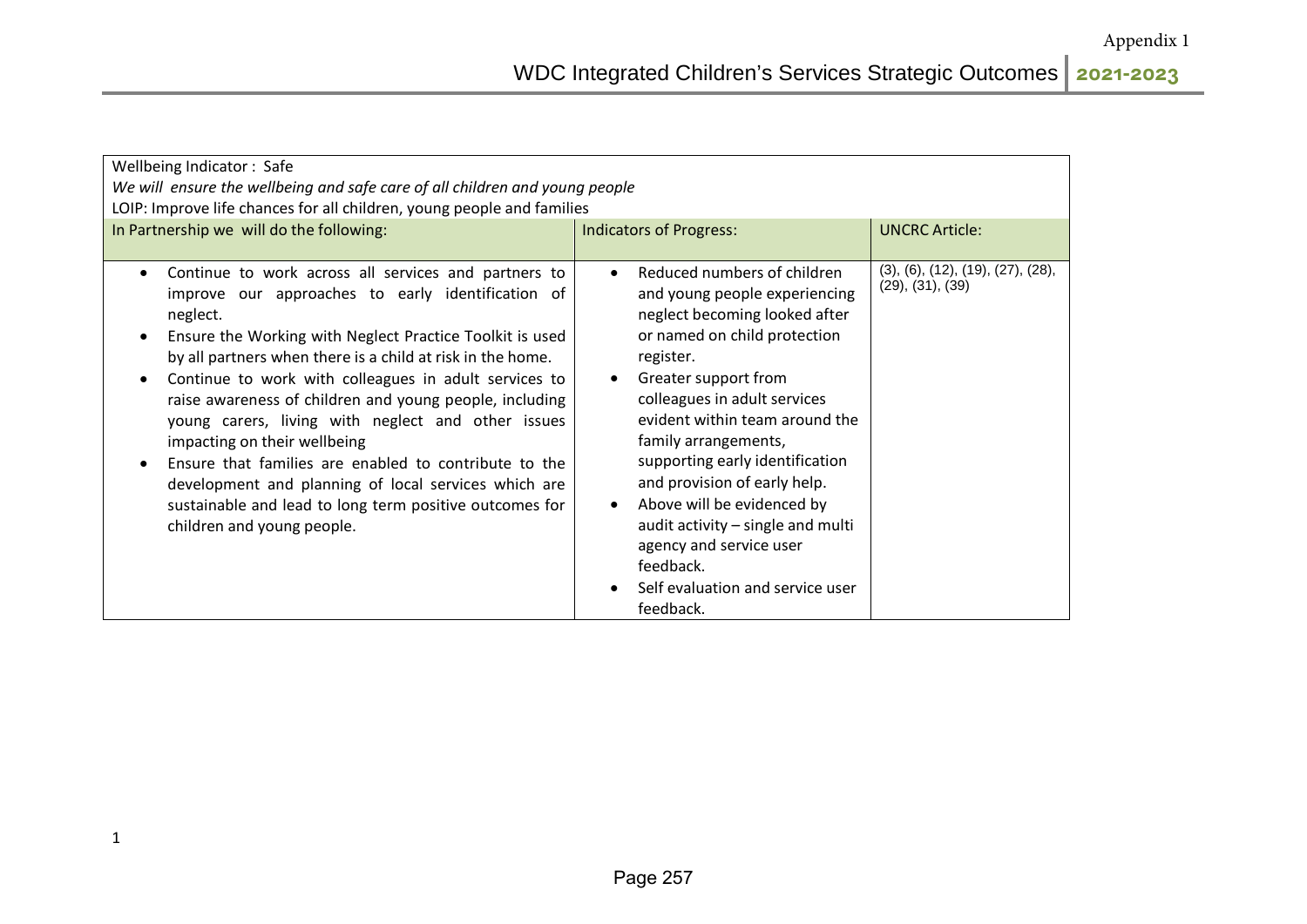|           | Continue to improve multi-agency evidence based<br>supports to ensure early response to meet the complex<br>needs of children, young people and their families, by<br>the development of effective local multi-agency forums<br>with a view to collaboration towards a consensus in<br>respect of those in need of early help.<br>Ensure that specific groups of children and young people<br>such as children with disabilities, young carers, those<br>who are care experienced, looked after at home or in<br>kinship care are represented and their needs proactively<br>considered at the earliest possible stage.<br>Ensure that special needs in pregnancy services are<br>offering timely and responsive early help to vulnerable<br>pregnant women ensuring a better start in life for babies<br>in more vulnerable family situations.<br>Ensure that children, young people and their families are<br>enabled to contribute to the development and planning<br>of local services which are sustainable and lead to long<br>term positive outcomes for children and young people | Reduced numbers of children<br>$\bullet$<br>and young people becoming<br>looked after or named on child<br>protection register,<br>More effective, timely and<br>targeted responses to requests<br>for assistance and support<br>Audit activity - single and multi<br>agency and service user<br>feedback.<br>Self evaluation and service user<br>feedback. |                                                                                                          |
|-----------|-------------------------------------------------------------------------------------------------------------------------------------------------------------------------------------------------------------------------------------------------------------------------------------------------------------------------------------------------------------------------------------------------------------------------------------------------------------------------------------------------------------------------------------------------------------------------------------------------------------------------------------------------------------------------------------------------------------------------------------------------------------------------------------------------------------------------------------------------------------------------------------------------------------------------------------------------------------------------------------------------------------------------------------------------------------------------------------------|-------------------------------------------------------------------------------------------------------------------------------------------------------------------------------------------------------------------------------------------------------------------------------------------------------------------------------------------------------------|----------------------------------------------------------------------------------------------------------|
| $\bullet$ | Support staff to feel more confident in the use of<br>chronologies as a tool assisting all staff to both identify<br>patterns of behaviour, and<br>harmful<br>this<br>use<br>understanding in their work with families.<br>Further develop staff in the methodology and practice in<br>respect of multi agency chronology building                                                                                                                                                                                                                                                                                                                                                                                                                                                                                                                                                                                                                                                                                                                                                        | Increased staff confidence in<br>$\bullet$<br>use of chronologies<br>Audit activity - single and multi<br>agency evidencing chronology<br>building at all levels of service<br>Self evaluation and service user<br>feedback.                                                                                                                                | $(3)$ , $(6)$ , $(12)$ , $(19)$ , $(27)$ ,<br>$(28)$ , $(29)$ , $(31)$ , $(34)$ , $(39)$                 |
|           | Through Better Hearings, we will continue to ensure that<br>Non-disclosure measures are complied with by all<br>agencies.<br>Develop a more effective and accessible report format<br>for Children's Hearing jointly with all stakeholders and<br>partners.                                                                                                                                                                                                                                                                                                                                                                                                                                                                                                                                                                                                                                                                                                                                                                                                                               | % compliance with measures<br>$\bullet$<br>Progress through plan<br>$\bullet$<br>Utilise change science<br>$\bullet$<br>methodology, evaluate and<br>review inclusive of service user<br>feedback and impact                                                                                                                                                | $(2)$ , $(3)$ , $(6)$ , $(12)$ , $(14)$ , $(16)$ ,<br>(21), (24), (25), (27), (28),<br>$(29)$ , $(30)$ , |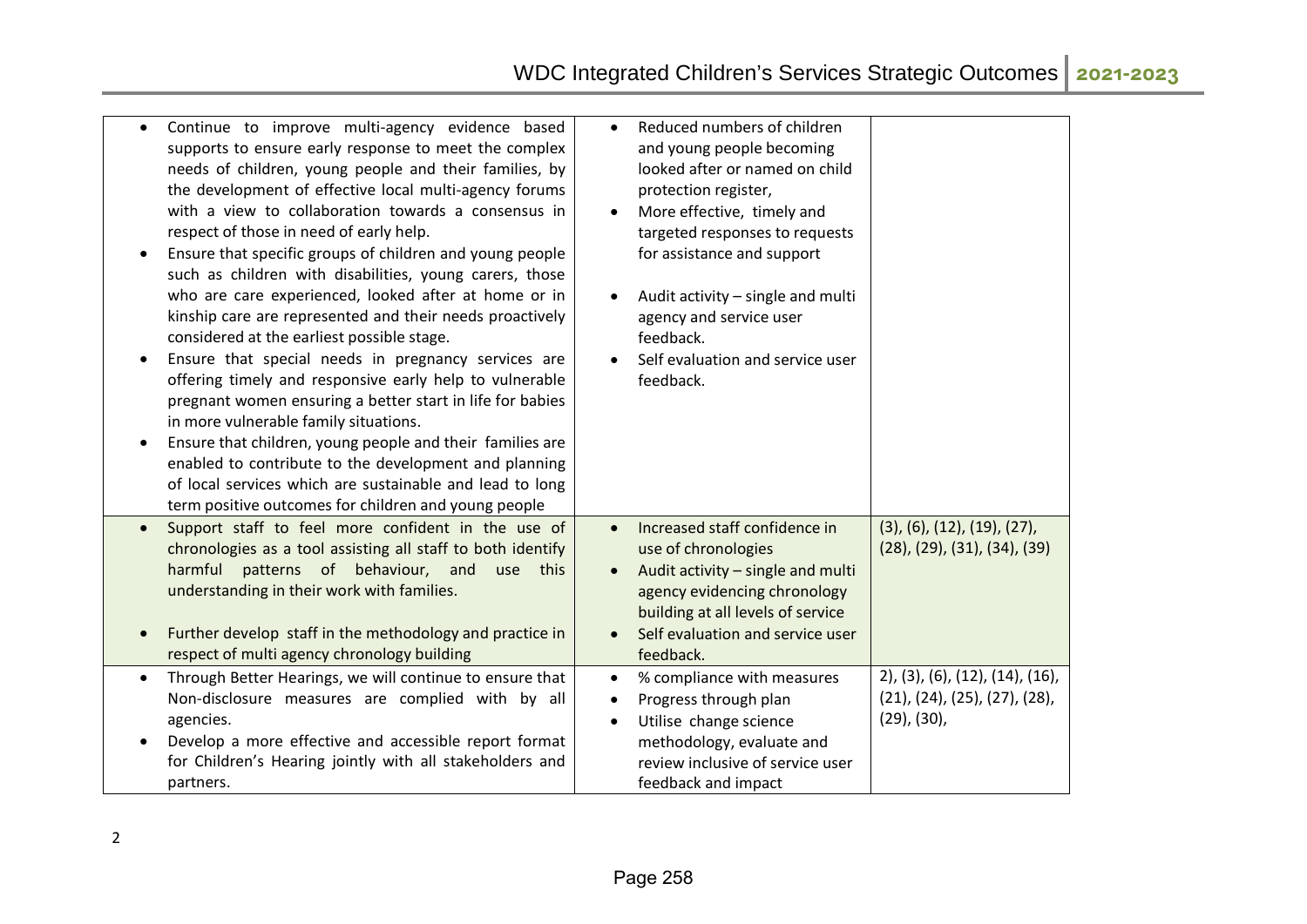| Ensure that all reports are appropriately shared with | assessment in respect of        |  |
|-------------------------------------------------------|---------------------------------|--|
| children, young people, their families and the team I | accessibility and understanding |  |
| around the family.                                    |                                 |  |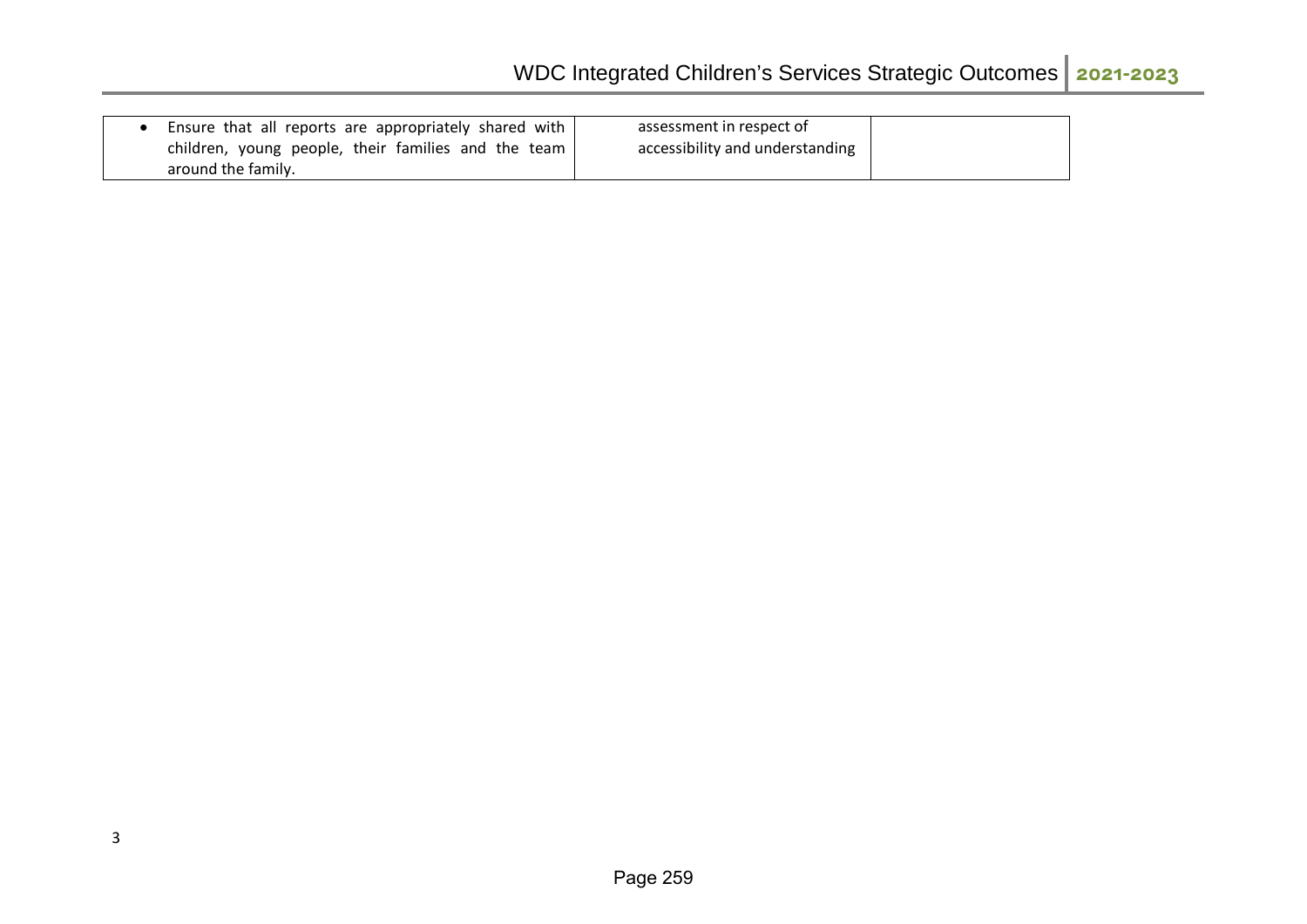| Wellbeing Indicator: Healthy                                                                                      |                                                            |                                          |  |
|-------------------------------------------------------------------------------------------------------------------|------------------------------------------------------------|------------------------------------------|--|
| We will ensure all children and young people have equitable access to appropriate health provision, and advice.   |                                                            |                                          |  |
| LOIP: All West Dunbartonshire children have he best start in life and are ready to succeed                        |                                                            |                                          |  |
| In Partnership we will do the following:                                                                          | <b>Indicators of Progress:</b>                             | <b>UNCRC Article:</b>                    |  |
| Ensure all children are reviewed as per Revised Universal<br>$\bullet$                                            | Review uptake of all<br>$\bullet$                          | (3), (4), (6), (18), (24), (26),<br>(27) |  |
| Pathway                                                                                                           | developmental assessments via                              |                                          |  |
| Ensure all young carers have access to effective and                                                              | Child Health Dashboard                                     |                                          |  |
| timely health assessments and support within universal                                                            | Improved health and wellbeing<br>$\bullet$                 |                                          |  |
| health provision.                                                                                                 | outcomes for all young carers                              |                                          |  |
|                                                                                                                   | Evidenced by self reporting,<br>$\bullet$                  |                                          |  |
| Ensure all care experienced children and young people,                                                            | feedback and outcomes                                      |                                          |  |
| including those looked after at home and in kinship care<br>have access to appropriate medical, dental and mental | reported within TATC                                       |                                          |  |
| health care via the Looked after Children and Young                                                               | arrangements<br>Improved health and wellbeing<br>$\bullet$ |                                          |  |
| People Health Service and within universal health                                                                 | for all children and young                                 |                                          |  |
| provision.                                                                                                        | people, who are looked after,                              |                                          |  |
|                                                                                                                   | looked after at home and in                                |                                          |  |
| Ensure all TATC arrangements include an active                                                                    | kinship care.                                              |                                          |  |
| reference to heath outcomes for all children and young                                                            | Evidenced via reporting<br>$\bullet$                       |                                          |  |
| people                                                                                                            | framework with LAAC health,                                |                                          |  |
|                                                                                                                   | audit activity and service user                            |                                          |  |
|                                                                                                                   | feedback re improved health                                |                                          |  |
|                                                                                                                   | outcomes. reported within                                  |                                          |  |
|                                                                                                                   | <b>TATC</b> arrangements                                   |                                          |  |
| Support young people with programmes to improve<br>$\bullet$                                                      | Numbers of young<br>people<br>$\bullet$                    | (3), (4), (6), (18), (24), (26),         |  |
| their mental health and wellbeing                                                                                 | accessing supports                                         | (27)                                     |  |
| Develop access to counselling and mental health<br>$\bullet$                                                      |                                                            |                                          |  |
| supports for P6-S6 pupils                                                                                         | % increase in uptake of Youth<br>$\bullet$                 |                                          |  |
| Ensure effective access to counselling and mental health                                                          | Counselling<br>and<br>Family                               |                                          |  |
| supports for all young carers, children with disabilities,                                                        | Wellbeing support.                                         |                                          |  |
| care experienced children and young people, including                                                             |                                                            |                                          |  |
| those looked after at home and in kinship care                                                                    | % increase of staff trained in<br>$\bullet$                |                                          |  |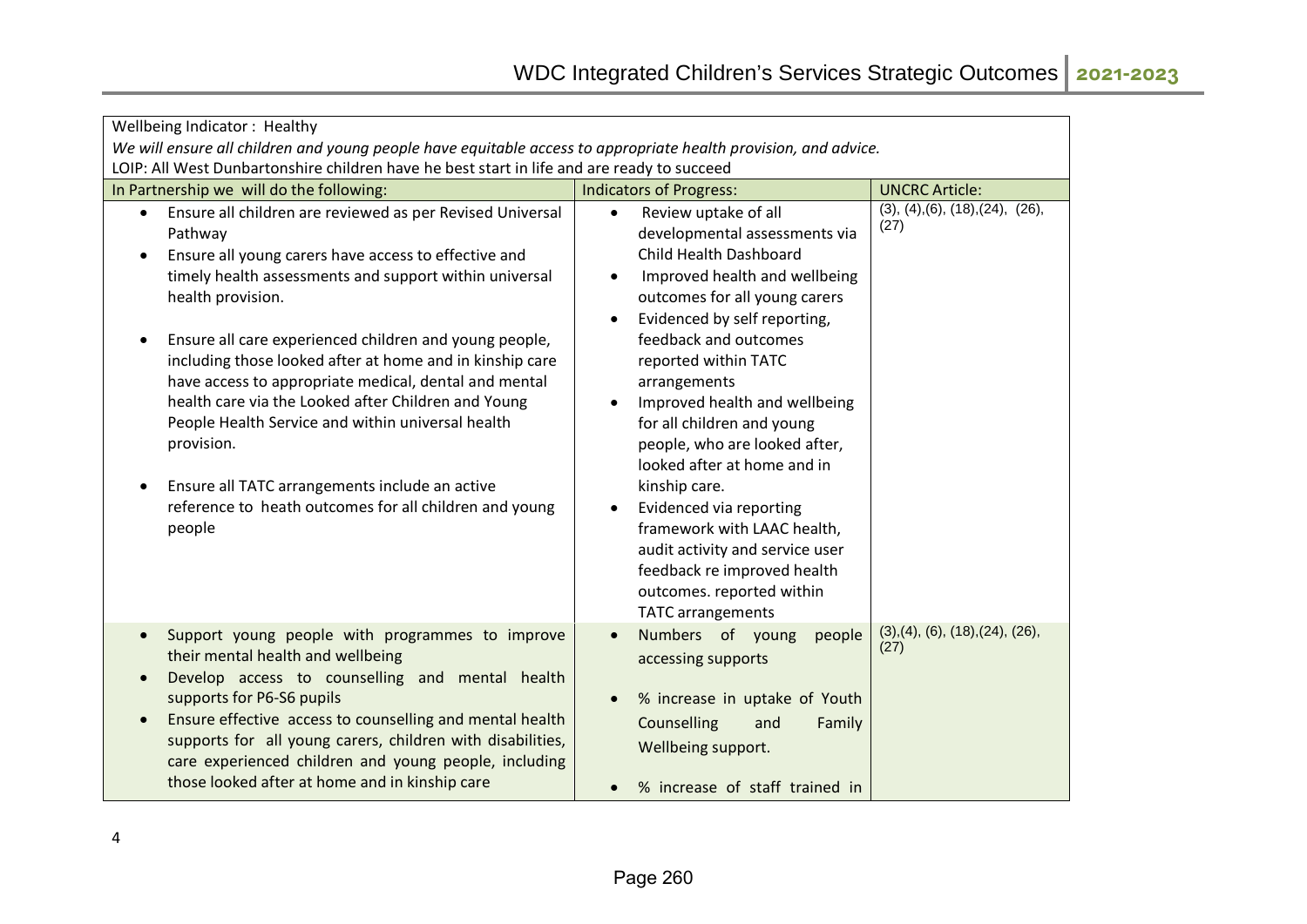| Develop Mental Health First Aid Ambassador Programme<br>including proactive selection of both young carers and<br>care experienced Ambassadors                                                             | <b>Mental First Aid</b><br>% increase of Young People<br>becoming Ambassadors.                                                                                                                                                                                                                                                                                                                                                                                                                                                                                                                                             |                                             |
|------------------------------------------------------------------------------------------------------------------------------------------------------------------------------------------------------------|----------------------------------------------------------------------------------------------------------------------------------------------------------------------------------------------------------------------------------------------------------------------------------------------------------------------------------------------------------------------------------------------------------------------------------------------------------------------------------------------------------------------------------------------------------------------------------------------------------------------------|---------------------------------------------|
| Develop the Icelandic Prevention Model (known as<br>$\bullet$<br>Planet Youth) as part of the Scottish Pilot                                                                                               | Completion of baseline survey<br>(date TBC)<br>Development of action plan<br>with stakeholders<br>Completion of follow up survey                                                                                                                                                                                                                                                                                                                                                                                                                                                                                           | (3), (4), (6), (18), (24), (26),<br>(27)    |
| Develop new and/or enhanced support and services<br>$\bullet$<br>aligned to the Community Mental Health and Wellbeing<br>Supports and Services Framework and programme for<br><b>Government allocation</b> | Completion of a review and<br>$\bullet$<br>analysis of WD Children &<br>People's<br>Community<br>Young<br>Mental Health and Wellbeing<br>Services and Supports.<br>Progression of the development<br>of a new WD Distress Brief<br>Intervention (DBI) Associate<br>Programme for young people<br>aged 16yrs to 24yrs (26yrs for<br>experienced<br>care<br>young<br>people).<br>Establishment of a WD DBI<br>Associate<br>Programme<br>Implementation<br>Group with<br>associated implementation plan<br>of frontline<br>Number<br>staff<br>trained in level 1 DBI.<br>Implementation of phase 1 of<br><b>DBI</b> programme | (3), (4), (6), (18), (24), (26),<br>(27)    |
| Implement staff training component of the new CPWD                                                                                                                                                         | Number of workforce trained<br>$\bullet$                                                                                                                                                                                                                                                                                                                                                                                                                                                                                                                                                                                   | $(3), (4)$ $(6), (18), (24), (26),$<br>(27) |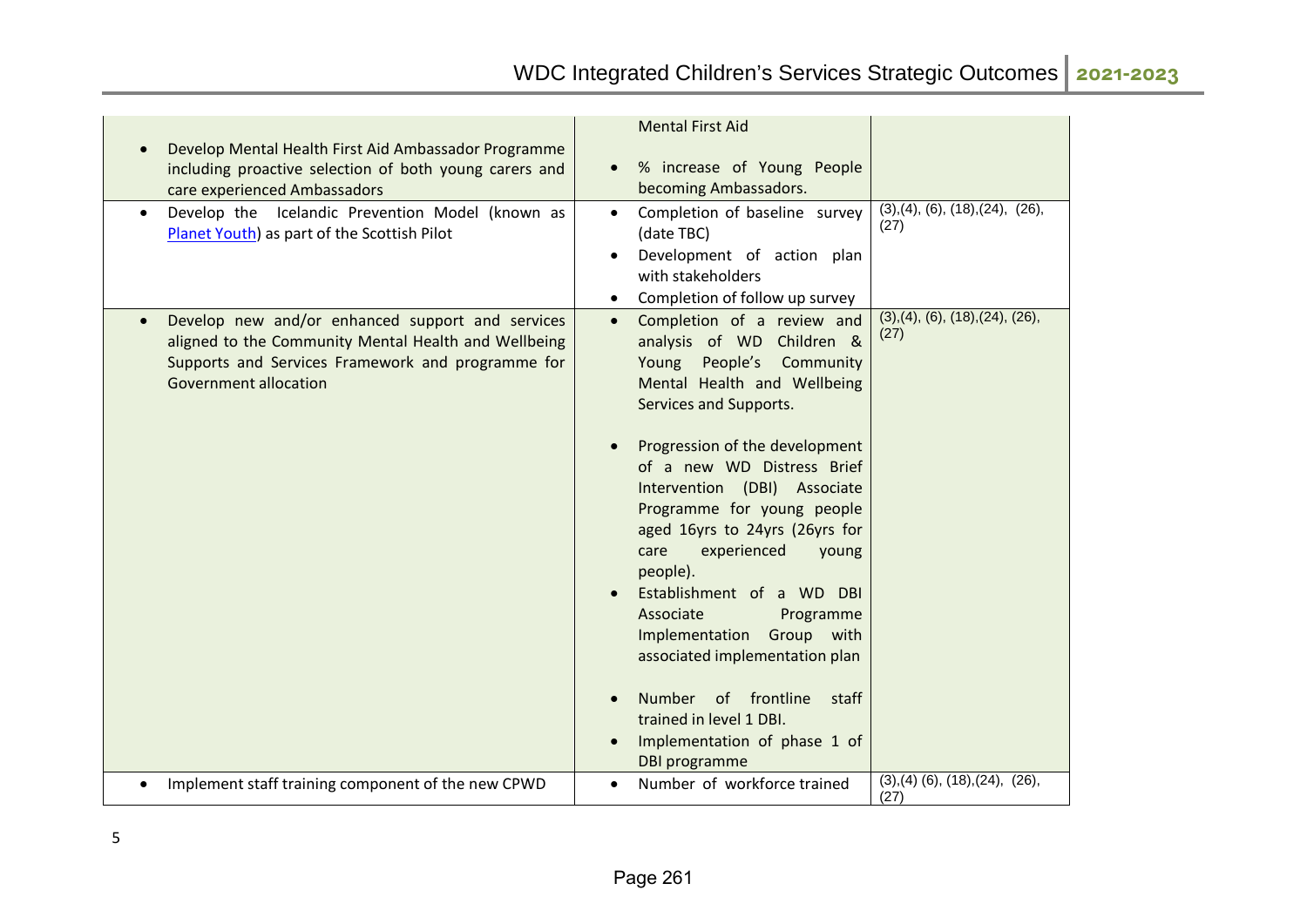| Suicide Prevention Action Plan 2021 - 2023.                         | on suicide prevention and self-             |                                                |
|---------------------------------------------------------------------|---------------------------------------------|------------------------------------------------|
|                                                                     | harm                                        |                                                |
| Implement joint suicide response protocols.                         | Progress through plan                       |                                                |
| Continue to roll out of Breastfeeding Friendly Scheme,<br>$\bullet$ | 2% increase in breastfeeding at             | $(3)(4)$ ,, $(6)$ , $(18)$ , $(24)$ , $(26)$ , |
| including hard to reach pregnant mothers; building upon             | 6-8 weeks in most deprived data             | (27)                                           |
| success of Gold Award                                               | zones by 2022.                              |                                                |
|                                                                     | Reach of project                            |                                                |
| Deliver Child healthy weight minimum standards,                     | % of children in P1 at Healthy<br>$\bullet$ | (3), (4), (6), (18), (24), (26),<br>(27)       |
| including hard to reach pregnant mothers                            | weight                                      |                                                |
|                                                                     |                                             |                                                |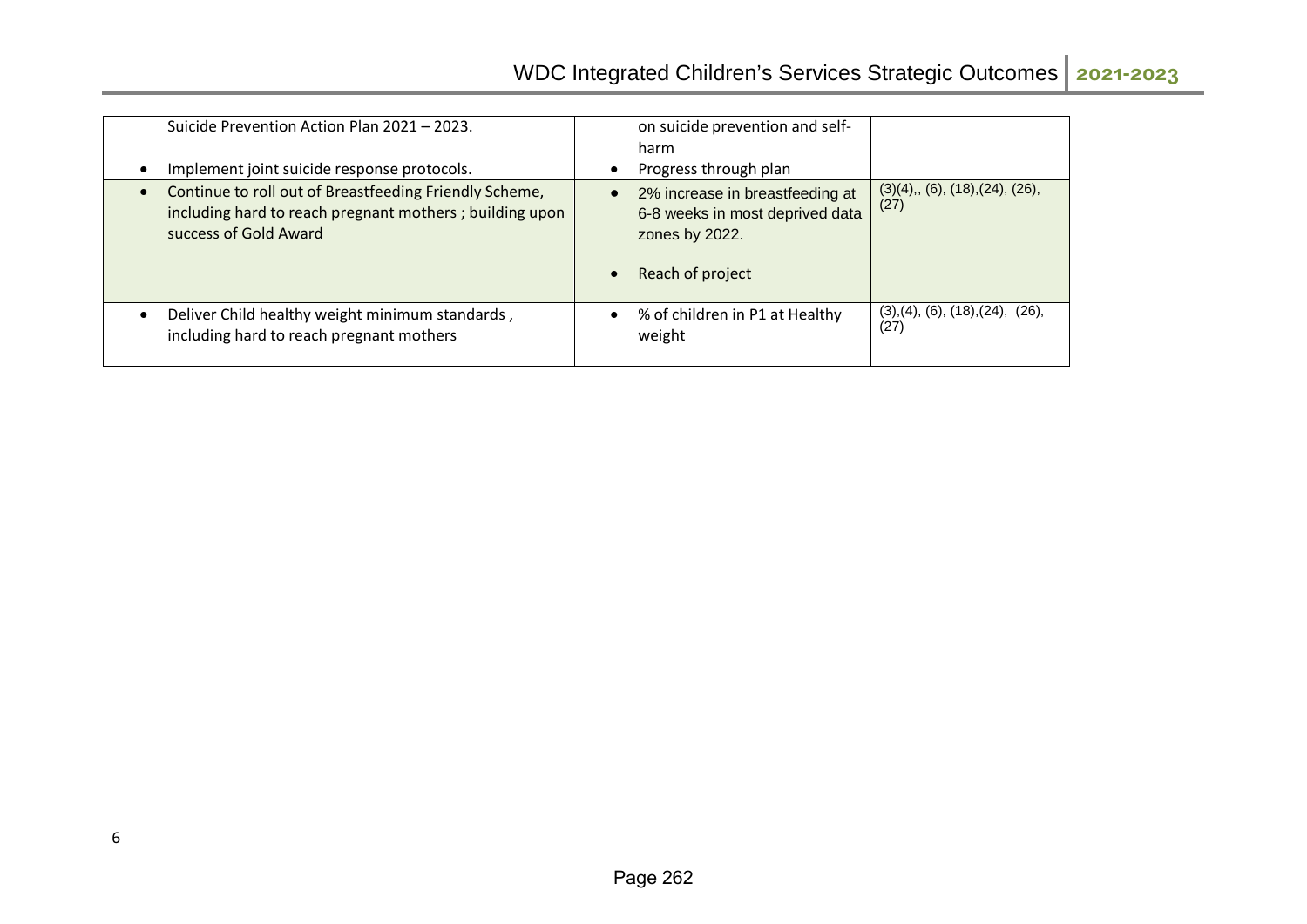| Wellbeing Indicator: Achieving                                                                                                                                                                                                                                                                                                                                                                                    |                                                                                                                                                                                                                                                                                                                        |                                                                                |  |
|-------------------------------------------------------------------------------------------------------------------------------------------------------------------------------------------------------------------------------------------------------------------------------------------------------------------------------------------------------------------------------------------------------------------|------------------------------------------------------------------------------------------------------------------------------------------------------------------------------------------------------------------------------------------------------------------------------------------------------------------------|--------------------------------------------------------------------------------|--|
| We will improve achievement and attainment for all children and young people.<br>LOIP: Families are supported in accessing education, learning and attainment opportunities                                                                                                                                                                                                                                       |                                                                                                                                                                                                                                                                                                                        |                                                                                |  |
| In Partnership we will do the following:                                                                                                                                                                                                                                                                                                                                                                          | <b>Indicators of Progress:</b>                                                                                                                                                                                                                                                                                         | <b>UNCRC Article:</b>                                                          |  |
| Review and improve the function of multi-agency<br>$\bullet$<br>response and planning teams in schools.<br>Widen offer and reach of engagement opportunities                                                                                                                                                                                                                                                      | Progress through joint services<br>$\bullet$<br>review plan<br>Reduction in numbers of yp<br>$\bullet$<br>accessing day placements<br>Numbers of yp accessing<br>$\bullet$<br>alternative pathways support                                                                                                             | $3)$ , $(4)$ , $(5)$ , $(6)$ , $(12)$ , $(18)$ ,<br>(28), (29), (30)           |  |
| Review and improve support for most dis-engaged<br>$\bullet$<br>learners.<br>Develop the role and supports from our Interrupted<br>$\bullet$<br><b>Learner Service</b><br>Ensure that all children living with disability or<br>neurodiversity are offered educational opportunities<br>which maximise their potential to achieve, and include<br>transitional opportunities into higher or further<br>education. | Increased reach of IL service<br>$\bullet$<br>Numbers of YP supported<br>Achievement and attainment<br>figures                                                                                                                                                                                                         | 3), (4), (5), (6), (12),<br>(18), (23)(28), (29), (30)                         |  |
| Narrow the gap between the educational achievements<br>$\bullet$<br>of young carers, care experienced young people; children<br>and young people looked after at home and in kinship<br>care, and their peers.<br>Deliver the Scottish Attainment Challenge Care<br>Experienced grant programme and report on the<br>improved outcomes achieved.                                                                  | % reduction in attainment gap<br>$\bullet$<br>for children and young people<br>who are young carers, looked<br>after at home in kinship care<br>and care experienced<br>Evidence of improved<br>$\bullet$<br>educational outcomes and<br>opportunities in respect of all<br>young people within West<br>Dunbartonshire | $(3)$ , $(4)$ , $(6)$ , $(12)$ , $(27)$ , $(28)$ ,<br>$(29)$ , $(30)$ , $(31)$ |  |
| Provide a range of mentoring supports to care<br>$\bullet$<br>experienced and vulnerable young people, including<br>young carers, children and young people looked after at                                                                                                                                                                                                                                       | Increase in staying on rates at<br>school<br>Increase in positive destinations<br>$\bullet$                                                                                                                                                                                                                            | 3), (5), (6), (12), (18), (27),<br>(28), (29), (30)                            |  |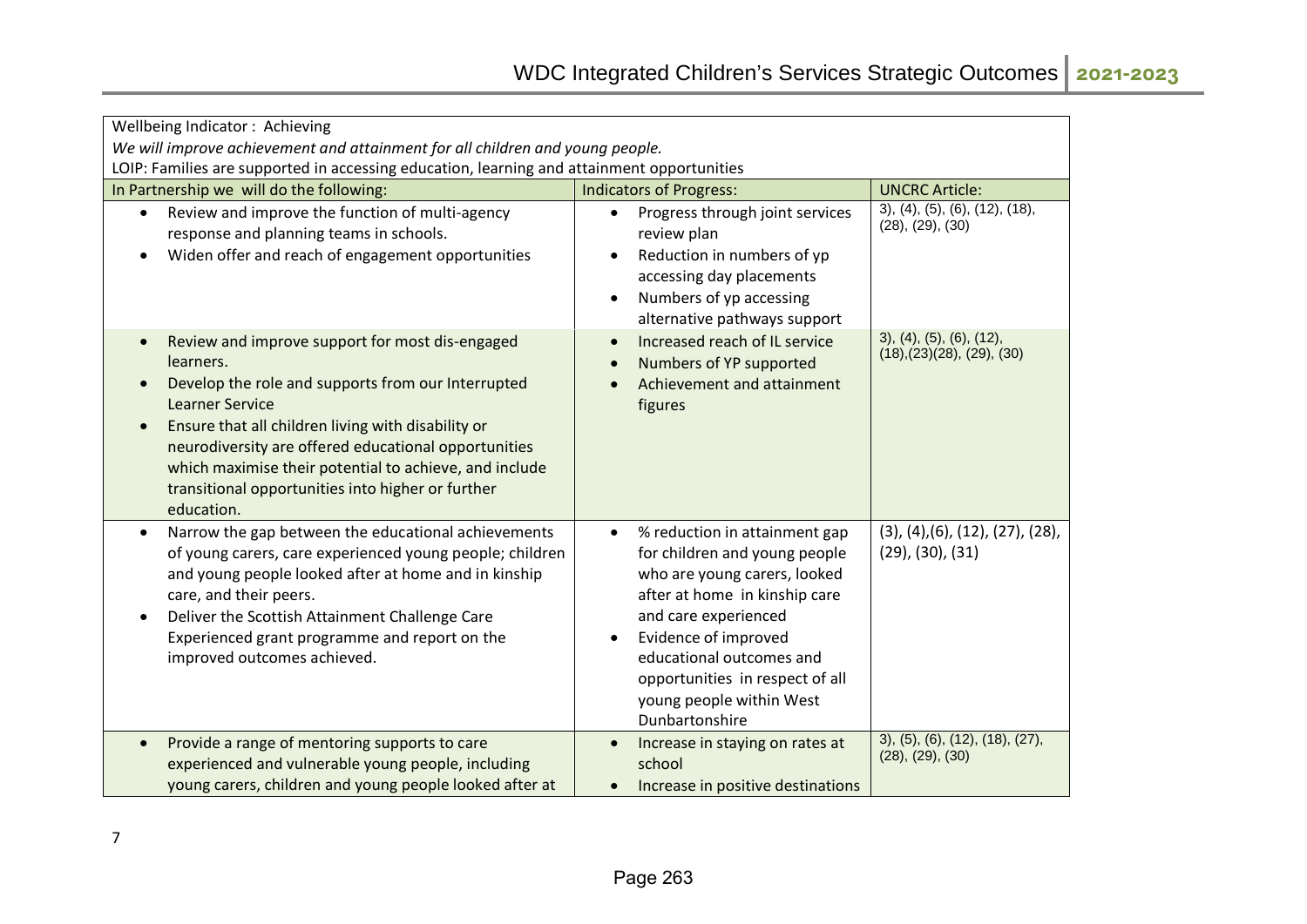| home and in kinship care.                                                                                                                                                                                                                  | Numbers of young people<br>$\bullet$<br>accessing mentoring supports                                                                                                                                                                                                                                                                                                                                                                                                                                                                            |                                                                                        |
|--------------------------------------------------------------------------------------------------------------------------------------------------------------------------------------------------------------------------------------------|-------------------------------------------------------------------------------------------------------------------------------------------------------------------------------------------------------------------------------------------------------------------------------------------------------------------------------------------------------------------------------------------------------------------------------------------------------------------------------------------------------------------------------------------------|----------------------------------------------------------------------------------------|
| Continue to raise attainment and achievement in<br>literacy, numeracy and health and well- being of all<br>children and young people.<br>Focus on improving the literacy and numeracy of<br>children and young people affected by poverty. | <b>Literacy and Numeracy</b><br>$\bullet$<br>achievement is increased<br>The attainment gap for those<br>$\bullet$<br>whose lives are affected by<br>poverty is reduced                                                                                                                                                                                                                                                                                                                                                                         | $(3)$ , $(4)$ , $(5)$ , $(6)$ , $(12)$ , $(18)$ ,<br>$(27)$ , $(28)$ , $(29)$ , $(30)$ |
| Increase the number of care experienced young people<br>young carers, care experienced young people, children<br>and young people looked after at home and in kinship<br>care, achieving a sustained positive destination.                 | More young people receiving<br>$\bullet$<br>continuing care have positive<br>destinations on leaving school                                                                                                                                                                                                                                                                                                                                                                                                                                     | (3), (4), (6), (12), (27), (28),<br>$(29)$ , $(30)$ , $(31)$                           |
| Develop professional learning (across all age sectors) in<br>Speech Language and Communication with a real<br>awareness on how Interaction/communication/<br>language dev impacts on well being as well as attainment                      | Development of programme<br>$\bullet$<br>Number of establishments and<br>$\bullet$<br>staff trained across all sectors<br>Number of communication<br>$\bullet$<br>enhanced environments.                                                                                                                                                                                                                                                                                                                                                        | 3), (5), (6), (12), (18), (27),<br>(28), (29), (30)                                    |
| Deliver PEEP Learning Together Programme.                                                                                                                                                                                                  | Number of EELs trained to<br>$\bullet$<br>deliver PEEP programme.<br>Numbers of families engaged in<br>$\bullet$<br>the programme.<br>Numbers of parents who<br>$\bullet$<br>uptake training and work<br>following the programme.<br>Increased parental knowledge<br>$\bullet$<br>and confidence in how to<br>support their child's learning<br>and play in day-to-day life,<br>Children's personal, social and<br>$\bullet$<br>emotional development,<br>communication and language,<br>early literacy and maths and/or<br>health and physical | (3), (4), (5), (6), (12), (18),<br>(28), (29), (30)                                    |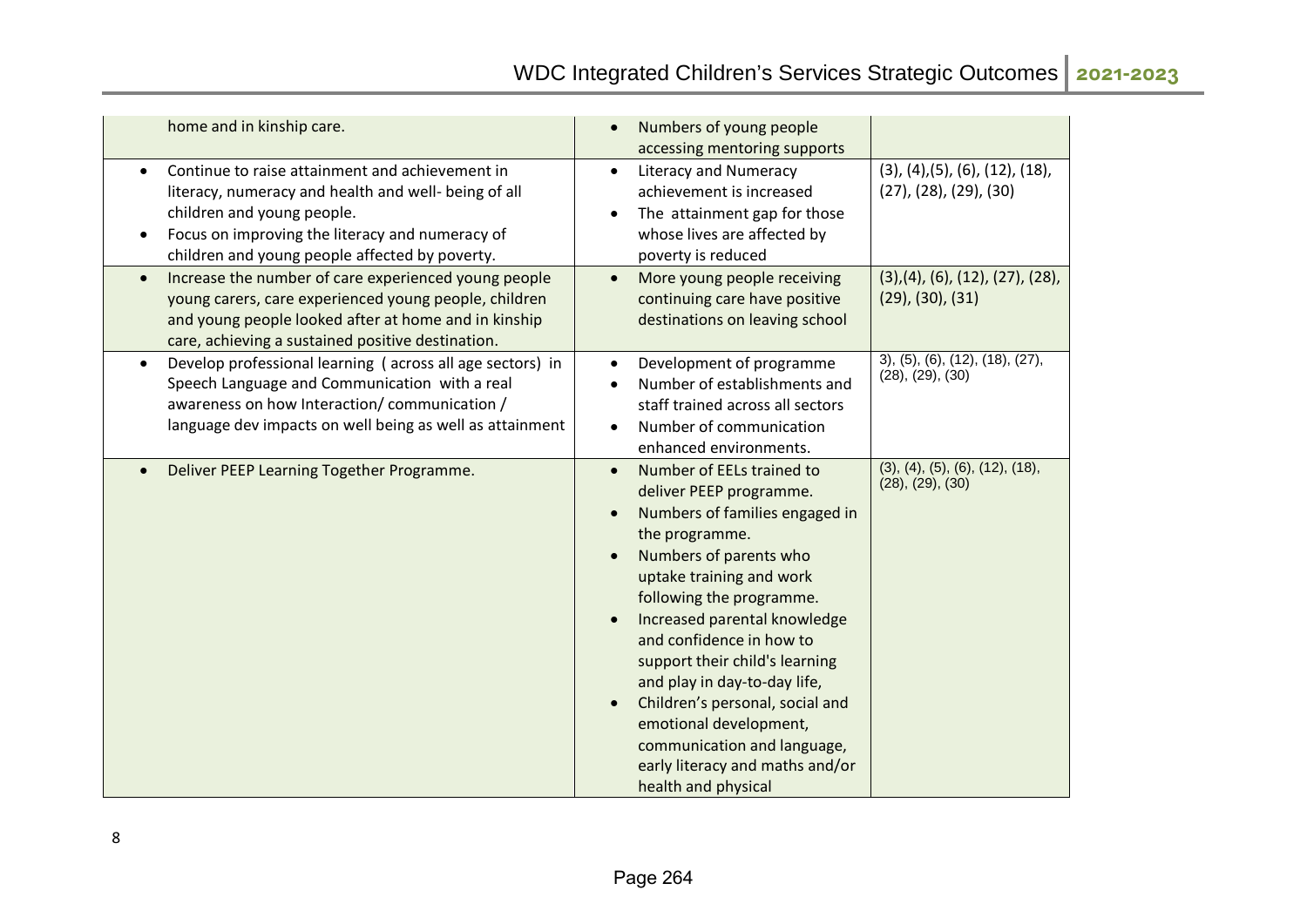| developr<br>--- | $\cdots$ $\cdots$ $\cdots$ |
|-----------------|----------------------------|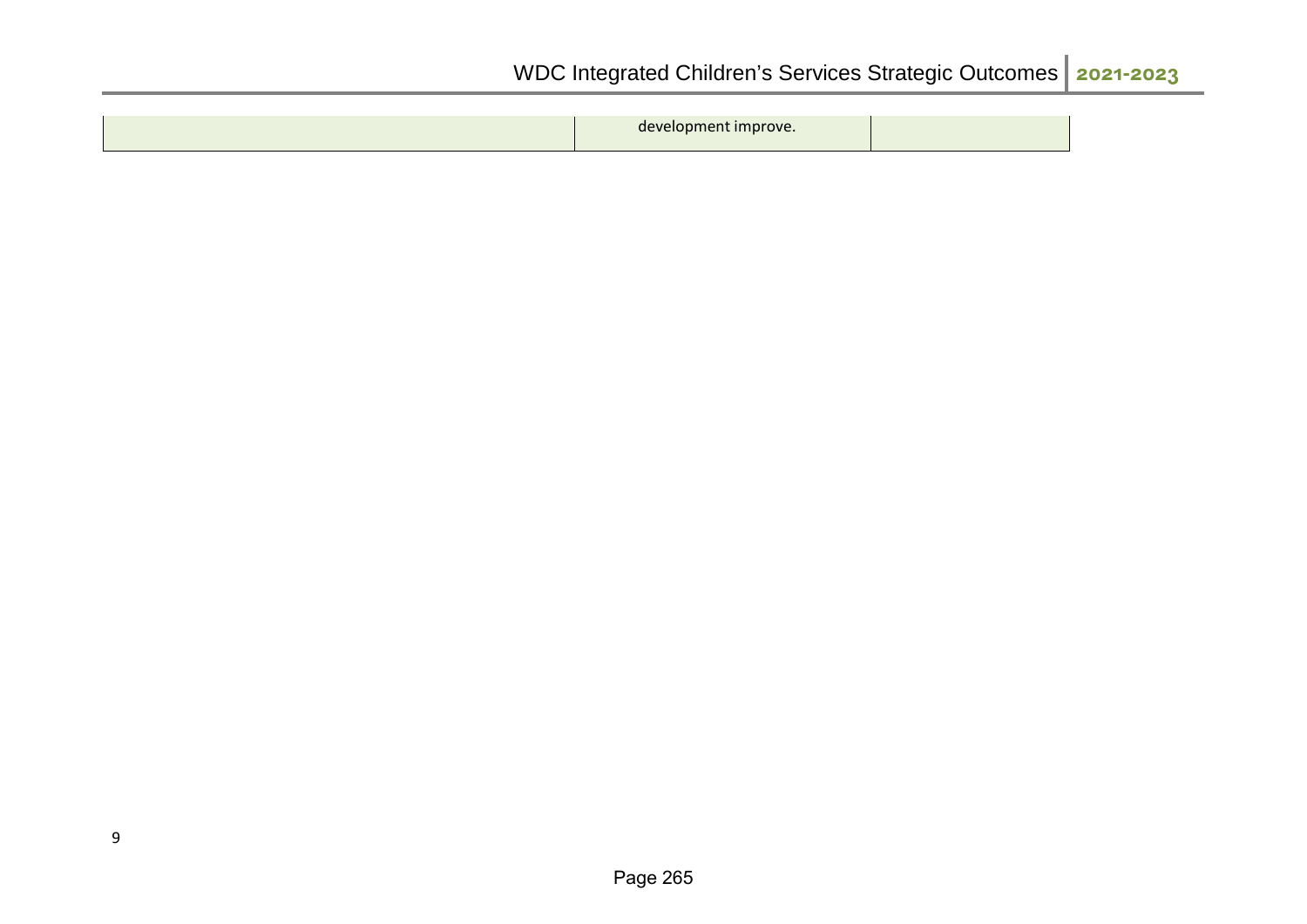| Wellbeing Indicator: Nurtured                                                                                                                                                                                                                                                                                                                                                                                                                                                                                                                                                                                                                                                                     |                                                                                                                                                                                                                                                                                                                                                                                                                                                                     |                                                                                                                              |
|---------------------------------------------------------------------------------------------------------------------------------------------------------------------------------------------------------------------------------------------------------------------------------------------------------------------------------------------------------------------------------------------------------------------------------------------------------------------------------------------------------------------------------------------------------------------------------------------------------------------------------------------------------------------------------------------------|---------------------------------------------------------------------------------------------------------------------------------------------------------------------------------------------------------------------------------------------------------------------------------------------------------------------------------------------------------------------------------------------------------------------------------------------------------------------|------------------------------------------------------------------------------------------------------------------------------|
| We will ensure that all children and young people have a safe and stable home environment                                                                                                                                                                                                                                                                                                                                                                                                                                                                                                                                                                                                         |                                                                                                                                                                                                                                                                                                                                                                                                                                                                     |                                                                                                                              |
| LOIP: Improve life chances for all children, young people and families                                                                                                                                                                                                                                                                                                                                                                                                                                                                                                                                                                                                                            |                                                                                                                                                                                                                                                                                                                                                                                                                                                                     |                                                                                                                              |
| In Partnership we will do the following:                                                                                                                                                                                                                                                                                                                                                                                                                                                                                                                                                                                                                                                          | <b>Indicators of Progress:</b>                                                                                                                                                                                                                                                                                                                                                                                                                                      | <b>UNCRC Article:</b>                                                                                                        |
| Develop a CPWD 10 yr nurtured Strategy                                                                                                                                                                                                                                                                                                                                                                                                                                                                                                                                                                                                                                                            | Completion of action plan to<br>$\bullet$<br>support the development of the<br>strength based strategy in<br>response to key themes from<br>rapid systematic review.<br>Number of partners<br>$\bullet$<br>participating in strength-based<br>'Resilience' Hub<br>Implementation of training<br>$\bullet$<br>programme plan aligned to NHS<br><b>National Education for</b><br><b>Scotland( NES) trauma training</b><br>framework implementation                    | (2), (3), (6), (12), (14), (16),<br>(24), (25), (27), (28), (29),<br>(30),(31)                                               |
| Focus on preventative support to families by utilising<br>early help opportunities wherever possible, by the<br>development of effective local multi-agency forums with<br>a view to collaboration towards a consensus in respect of<br>those in need, including increased uptake of the Family<br>Nurse Partnership Service.<br>Identification of family based alternative care wherever<br>possible to secure long term stability, including provision<br>of direct support to kinship carers and themed<br>understanding of their needs. And those of the children<br>and young people in their care.<br>Ensure more effective provision of child contact for all<br>care experienced children | % Reduction children and young<br>$\bullet$<br>people becoming looked after<br>or named on child protection<br>register.<br>% Reduction children in kinship<br>$\bullet$<br>care requiring formal care<br>placements<br>% increase kinship placements<br>$\bullet$<br>providing secure, permanent<br>care for children and young<br>people<br>% Reduction in drift and<br>$\bullet$<br>progression of plans for<br>children within prescribed<br>timeframes towards | (2), (3), (4), (5), (6), (12),<br>$(14)$ , $(16)$ , $(18)$ , $(20)$ , $(24)$ ,<br>$(27)$ , $(28)$ , $(29)$ , $(30)$ , $(31)$ |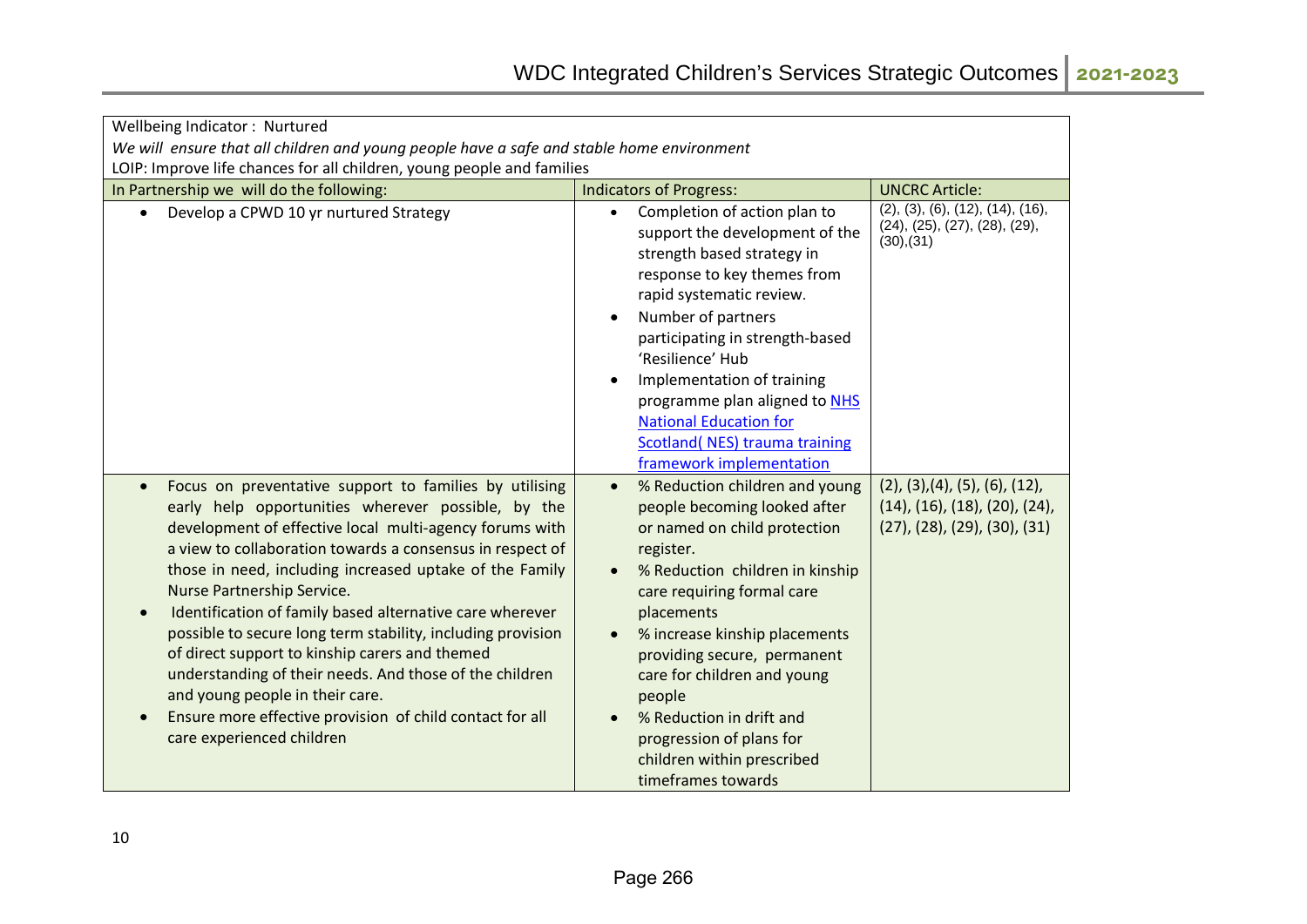|                                                                                                                                                                                                                                                                                                                                                           | permanence. including<br>permanence at home as a<br>positive destination.<br>Above will be evidenced by<br>audit activity - single and multi<br>agency and service user<br>feedback.<br>Self evaluation and service user<br>feedback.<br>Data reflecting uptake of Family<br><b>Nurse Partnership</b><br>Child Health Dashboard provide<br>uptake on RUP antenatal<br>contact<br>% increase in uptake Family<br><b>Wellbeing supports</b> |                                                                                                                                |
|-----------------------------------------------------------------------------------------------------------------------------------------------------------------------------------------------------------------------------------------------------------------------------------------------------------------------------------------------------------|-------------------------------------------------------------------------------------------------------------------------------------------------------------------------------------------------------------------------------------------------------------------------------------------------------------------------------------------------------------------------------------------------------------------------------------------|--------------------------------------------------------------------------------------------------------------------------------|
| Deliver effective parenting support that helps families<br>$\bullet$<br>including: Family First, Positive Parenting Programme<br>(PoPP), Solihull Approach, Family Nurse Partnership,<br>Incredible Years. Video Interactive Guidance (VIG),<br>Parent under Pressure (PUP), Family Group Decision<br>Making, Family Group Therapy                        | % of parents accessing family<br>supports indicating an<br>improvement in their family<br>wellbeing.<br>% Increase in improved<br>outcomes for children on<br>completion of parent<br>programmes.                                                                                                                                                                                                                                         | (2), (3), (4), (5), (6), (12),<br>$(14)$ , $(16)$ , $(18)$ , $(20)$ , $(24)$ ,<br>$(27)$ , $(28)$ , $(29)$ , $(30)$ , $(31)$   |
| Ensure our residential and foster placements meet the<br>$\bullet$<br>needs of our children and young people regardless of<br>setting i.e. parents, foster carers or supported carers.<br>Support children and young people to remain in a<br>positive care placement until they are ready to move on<br>and / or provide good quality accommodation with | Feedback from children and<br>young people<br>%reduction in placement<br>breakdown or disruption<br>% increase in placement figures<br>and moving on rates evidencing                                                                                                                                                                                                                                                                     | $(2)$ , $(3)$ , $(6)$ , $(12)$ , $(14)$ ,<br>$(16)$ , $(21)$ , $(24)$ , $(25)$ , $(27)$ ,<br>$(28)$ , $(29)$ , $(30)$ , $(31)$ |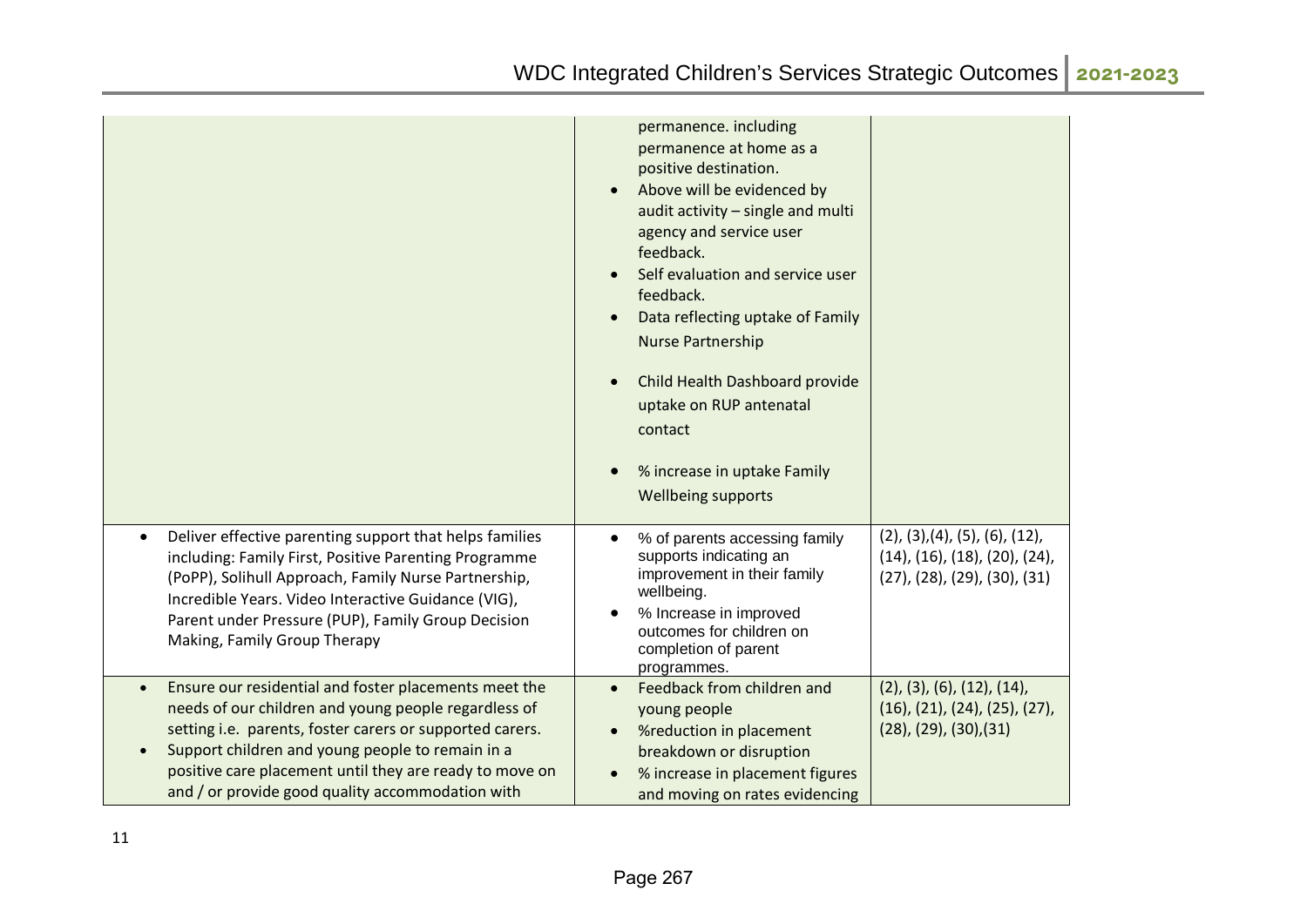| effective local options to support their needs<br>Provide effective and timely planning support as per<br>continuing care legislation and guidance.                                                                                                                                                                                            | young people accessing<br>housing, employment and<br>further educational<br>opportunities locally.<br>% increase in positive<br>destinations for all care<br>experienced young people |                                                     |
|------------------------------------------------------------------------------------------------------------------------------------------------------------------------------------------------------------------------------------------------------------------------------------------------------------------------------------------------|---------------------------------------------------------------------------------------------------------------------------------------------------------------------------------------|-----------------------------------------------------|
| Identify eligible two year olds and optimise uptake of<br>early learning and childcare.<br>Identify 2 year old children of care experienced adults.<br>Improve delivery of Play at Home programme and<br>resources.<br>Online programme for parents of babies and toddlers<br>including: Baby Massage, Baby Yoga, Bookbug and Play<br>at Home. | % increase in uptake of free<br>ELC for eligible two year olds<br>and children of care<br>experienced adults.<br>30 month assessment.<br>Uptake of sessions offered<br>online         | (3), (4), (5), (6), (12), (18),<br>(28), (29), (30) |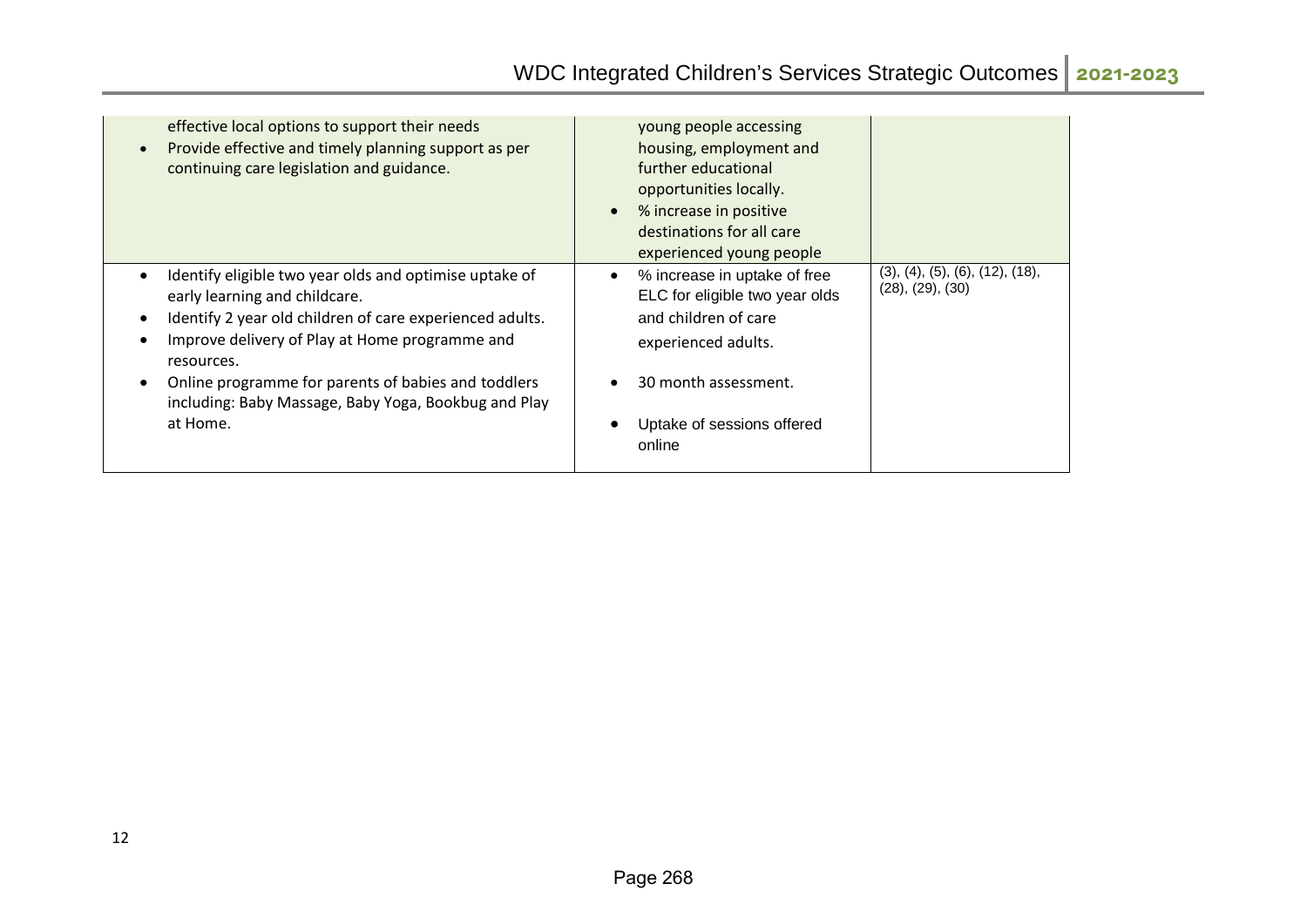| Wellbeing Indicator: Respected                                                                                                                                                                                                                                                                                                                                                                                                      |                                                                                                                                                                                                                                                                                                                     |                                                                                        |  |
|-------------------------------------------------------------------------------------------------------------------------------------------------------------------------------------------------------------------------------------------------------------------------------------------------------------------------------------------------------------------------------------------------------------------------------------|---------------------------------------------------------------------------------------------------------------------------------------------------------------------------------------------------------------------------------------------------------------------------------------------------------------------|----------------------------------------------------------------------------------------|--|
| We will respect the voices of all children and young people in their life choices.                                                                                                                                                                                                                                                                                                                                                  |                                                                                                                                                                                                                                                                                                                     |                                                                                        |  |
| LOIP: Improved life chances for all children, young people and families                                                                                                                                                                                                                                                                                                                                                             |                                                                                                                                                                                                                                                                                                                     |                                                                                        |  |
| In Partnership we will do the following:                                                                                                                                                                                                                                                                                                                                                                                            | <b>Indicators of Progress:</b>                                                                                                                                                                                                                                                                                      | <b>UNCRC Article:</b>                                                                  |  |
| Implement the national Independent Review of Care<br>$\bullet$<br>Report (The Promise) recommendations (Rights and<br>Participation) in collaboration with children and young<br>people<br>Develop the role of the Champions Board/Mini Champs<br>$\bullet$<br>with all aspects of Corporate Parenting<br>Develop wider engagement and reach of children and<br>young people with the Champions Board (Rights and<br>Participation) | Progress of Implementation<br>$\bullet$<br>Plan<br>Reach of Champions Board<br>$\bullet$<br>Reach and numbers of engaged<br>$\bullet$                                                                                                                                                                               | (2), (3), (4), (5), (6), (12),<br>$(13)$ , $(14)$ , $(16)$ , $(17)$ , $(18)$ ,<br>(30) |  |
| Develop Mentors in Violence Prevention Programme.                                                                                                                                                                                                                                                                                                                                                                                   | Number of schools participating<br>in Mentors in Violence<br>Programme.<br>Number of yp trained and<br>$\bullet$<br>partners engaged                                                                                                                                                                                | (2), (3), (4), (18), (12), (13),<br>(14), (30)                                         |  |
| Deliver the National Relationships, Sexual Health &<br>$\bullet$<br>Parenthood program in education and community<br>settings.<br>Improving access for young people, parents and<br>professionals on sexual health and relationship matters<br>and how to help stay safe online                                                                                                                                                     | Numbers of support sessions<br>$\bullet$<br>and participants, learning about<br>online safety<br>% increase of parents / carers<br>$\bullet$<br>reporting they feel supported to<br>parent their children<br>% of young people who say they<br>$\bullet$<br>are informed to make lifestyle<br>choices and decision. | (2), (3), (4), (16), (18), (12),<br>(13), (14), (30)                                   |  |
| Ensure that all children and young people with complex<br>$\bullet$<br>needs or neurodiversity are active participants in all<br>planning respect of their needs.<br>Develop our Transition Framework and Timeline to<br>support post school transitions for children with complex<br>needs.<br>Ensure that where appropriate young people requiring                                                                                | % increase of young people<br>$\bullet$<br>achieving and sustaining a<br>positive destination on leaving<br>school.<br>Service user feedback                                                                                                                                                                        | (2), (3), (4), (5), (6), (12),<br>$(13)$ , $(14)$ , $(16)$ , $(17)$ , $(18)$ ,<br>(30) |  |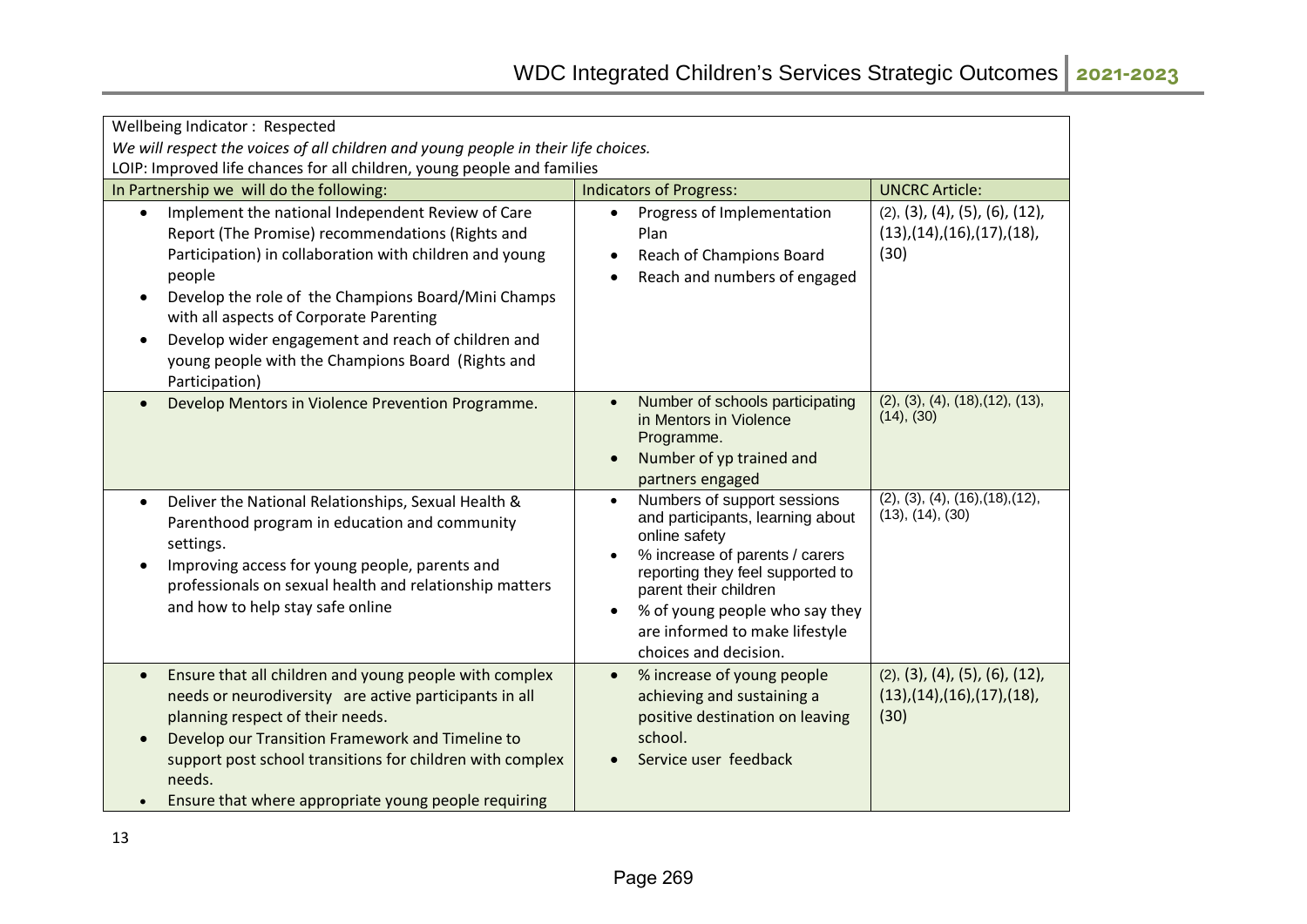| ongoing support from adult services are planned for in a<br>timely fashion and are active participants in all planning<br>respect of their needs. |                                                                                                                                                                                                                                            |                                                                                        |
|---------------------------------------------------------------------------------------------------------------------------------------------------|--------------------------------------------------------------------------------------------------------------------------------------------------------------------------------------------------------------------------------------------|----------------------------------------------------------------------------------------|
| Continue to implement aspects of the Carers (Scotland)<br>Act 2016 that apply to Young Carers                                                     | Development and<br>$\bullet$<br>implementation of Young<br>Carers Strategy<br>Numbers of young carers<br>$\bullet$<br>supported with statements<br>Number of young carers<br>$\bullet$<br>supported via groups and 1-1<br>support sessions | (2), (3), (4), (5), (6), (12),<br>$(13)$ , $(14)$ , $(16)$ , $(17)$ , $(18)$ ,<br>(30) |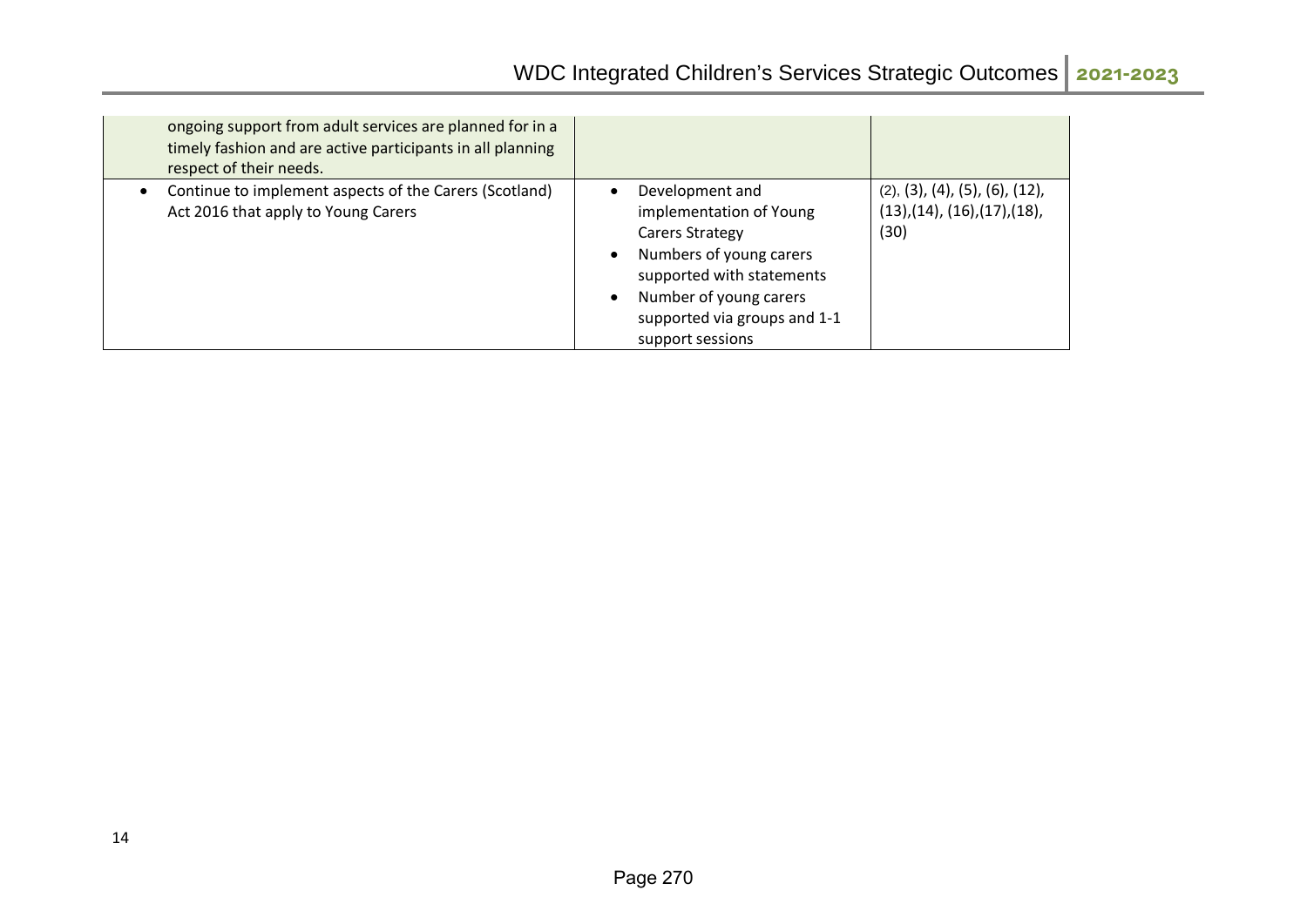| Wellbeing Indicator: Responsible                                                                                                                                                                                                                                                          |                                                                                                                                                                          |                                                                                                |  |  |
|-------------------------------------------------------------------------------------------------------------------------------------------------------------------------------------------------------------------------------------------------------------------------------------------|--------------------------------------------------------------------------------------------------------------------------------------------------------------------------|------------------------------------------------------------------------------------------------|--|--|
| We will develop the engagement and participation of children and young people in all aspects of their lives                                                                                                                                                                               |                                                                                                                                                                          |                                                                                                |  |  |
| LOIP: Improved life chances for all children, young people and their families                                                                                                                                                                                                             |                                                                                                                                                                          |                                                                                                |  |  |
| In Partnership we will do the following:                                                                                                                                                                                                                                                  | <b>Indicators of Progress:</b>                                                                                                                                           | <b>UNCRC Article:</b>                                                                          |  |  |
| Implementing new UNCRC Bill (Act) and findings from<br>$\bullet$                                                                                                                                                                                                                          | Progress through<br>$\bullet$                                                                                                                                            | (2), (3), (4), (6), (8), (12),<br>(13, (14), (16), (17), (18), (30))                           |  |  |
| previous Rights Action Plan (2020-2023) (ALL)                                                                                                                                                                                                                                             | <b>Implementation Plan</b>                                                                                                                                               |                                                                                                |  |  |
|                                                                                                                                                                                                                                                                                           | Number of services, staff and<br>$\bullet$                                                                                                                               |                                                                                                |  |  |
|                                                                                                                                                                                                                                                                                           | stakeholder awareness raising                                                                                                                                            |                                                                                                |  |  |
|                                                                                                                                                                                                                                                                                           | sessions                                                                                                                                                                 |                                                                                                |  |  |
| Promote a model of participation and engagement that<br>$\bullet$<br>will involve children and young people in the life of<br>children's services plan and in locality planning.<br>Design and delivering opportunities for young people's<br>$\bullet$<br><b>Participatory Budgeting</b> | Production and implementation<br>$\bullet$<br>of plan<br>% of participatory budget agreed<br>$\bullet$<br>by young people.                                               | $2$ , (3), (6), (12), (14), (16),<br>(21), (24), (25), (27), (28),<br>$(29)$ , $(30)$          |  |  |
| Improve the quality of planning for vulnerable children<br>$\bullet$<br>ensuring their rights and voice are integral to the<br>process.<br>Undertake the locality based joint professional learning<br>and Child's Plan training for all staff, including third<br>sector partners.       | % satisfaction with planning<br>$\bullet$<br>processes<br>Numbers of training sessions<br>$\bullet$<br>% staff trained<br>$\bullet$<br>% satisfaction with training<br>٠ | $(2)$ , $(3)$ , $(4)$ , $(6)$ , $(8)$ , $(12)$ ,<br>(13,(14),(16),(17),(18),<br>(30)           |  |  |
| Implement changes to the Age of Criminal Responsibility<br>$\bullet$<br>and the impact this will have upon children and young<br>persons.<br>Educate partners on the changes to the Age of Criminal<br>Responsibility                                                                     | Progress through<br>$\bullet$<br>implementation plan<br>Number of awareness raising<br>sessions and partners engaged                                                     | $(2)$ , $(3)$ , $(4)$ , $(5)$ , $(6)$ , $(8)$ ,<br>(12),(13,(14),(16),(17),<br>$(18)$ , $(40)$ |  |  |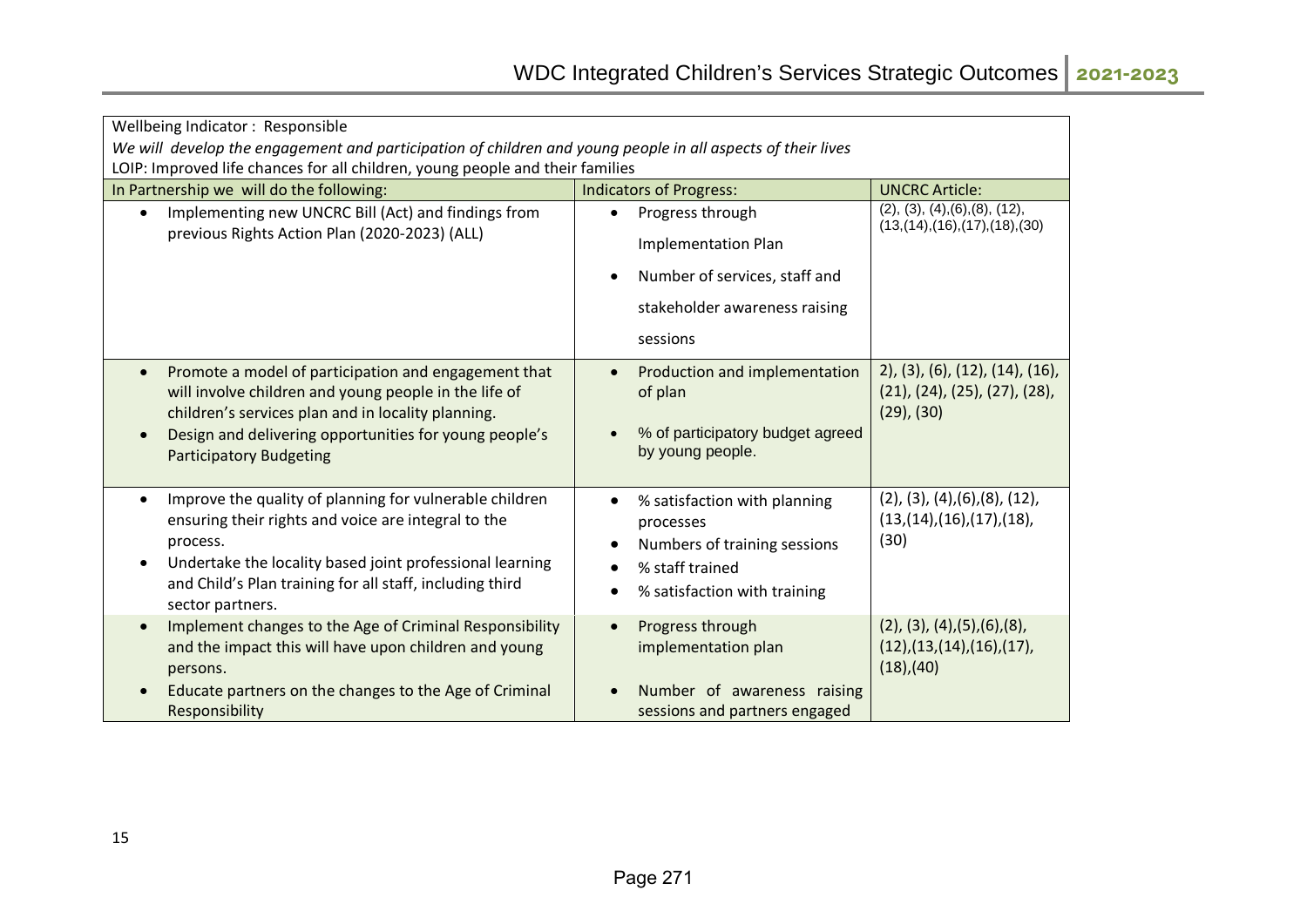<span id="page-21-0"></span>

| Facilitate young people's meaningful involvement in<br>and contribution to Play Sufficiency Assessments as<br>required by section 16D of the Planning (Scotland) Act<br>2019 <sup>1</sup> (Guidance due for imminent publication by Play<br>Scotland, opportunity for West Dunbartonshire to be a<br>test site)<br>https://www.playscotland.org/about/play-<br>strategy/policy-scotland-supporting-play/ | Number<br>. of<br>people<br>$\bullet$<br>young<br>Sufficiency<br>involved<br>Play<br>in<br>Assessment<br>Play Sufficiency<br>Improvement<br>Plan                                                              | (2), (3), (4), (6), (12), (13),<br>(31)                                             |
|----------------------------------------------------------------------------------------------------------------------------------------------------------------------------------------------------------------------------------------------------------------------------------------------------------------------------------------------------------------------------------------------------------|---------------------------------------------------------------------------------------------------------------------------------------------------------------------------------------------------------------|-------------------------------------------------------------------------------------|
| Undertake engagement using a co-production approach<br>with young people, seeking views from children, young<br>people and their families on local needs in relation to<br>community mental health and wellbeing supports and<br>services                                                                                                                                                                | Completion<br>0f<br>report<br>on<br>findings<br>key<br>and<br>recommendations<br>future<br>for<br>children and young<br>people's<br>community<br>mental health &<br>wellbeing<br>supports<br>and<br>services. | $(2)$ , $(3)$ , $(4)$ , $(5)$ , $(6)$ , $(8)$ ,<br>(12),(13,(14),(16),(17),<br>(18) |

.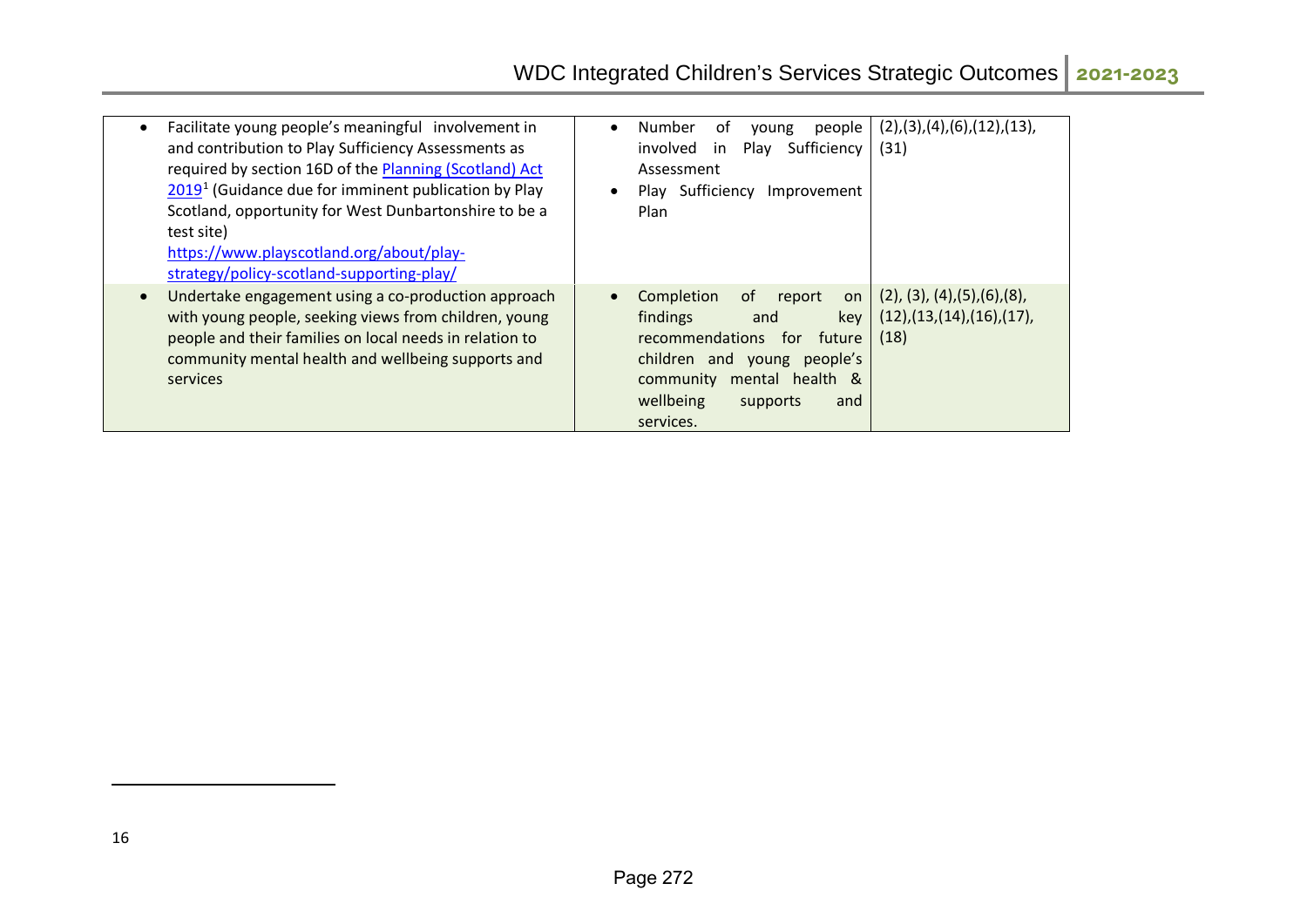| Wellbeing Indicator: Included                                                                                                                                                                                                                                                                                                                                                                                                                                                    |                                                                                                                                                                                                                                                                                 |                                                                               |  |  |
|----------------------------------------------------------------------------------------------------------------------------------------------------------------------------------------------------------------------------------------------------------------------------------------------------------------------------------------------------------------------------------------------------------------------------------------------------------------------------------|---------------------------------------------------------------------------------------------------------------------------------------------------------------------------------------------------------------------------------------------------------------------------------|-------------------------------------------------------------------------------|--|--|
| We will ensure all children and young people are empowered to overcome barriers to inclusion and have equitable access to                                                                                                                                                                                                                                                                                                                                                        |                                                                                                                                                                                                                                                                                 |                                                                               |  |  |
| opportunities                                                                                                                                                                                                                                                                                                                                                                                                                                                                    |                                                                                                                                                                                                                                                                                 |                                                                               |  |  |
| LOIP: Improved life chances for all children, young people and their families                                                                                                                                                                                                                                                                                                                                                                                                    |                                                                                                                                                                                                                                                                                 |                                                                               |  |  |
| In Partnership we will do the following:                                                                                                                                                                                                                                                                                                                                                                                                                                         | <b>UNCRC Article:</b>                                                                                                                                                                                                                                                           |                                                                               |  |  |
| Continue our multi-agency approach to helping families<br>$\bullet$<br>with housing, debt, to access employability support and<br>employment and with income maximisation.                                                                                                                                                                                                                                                                                                       | Progress with Child Poverty<br>$\bullet$<br>Action Report and associated<br>indicators                                                                                                                                                                                          | (2), (3), (4), (6), (17), (18),<br>(23),(26), (27),(31)                       |  |  |
| Ensure care experienced children and young people are<br>$\bullet$<br>supported to access to local facilities and clubs.<br>Increase the range of the leisure, sports, and arts<br>programmes available to children, young people and<br>families and support them in overcoming barriers to<br>attending.<br>Extend the SHINE holiday hunger programme; ensuring<br>targeted support for care-experienced children and<br>young people and those with additional support needs. | % increase in participation rates<br>$\bullet$<br>% increase in options and<br>$\bullet$<br>participation numbers<br>Number of partners,<br>$\bullet$<br>participants, lunches<br>% of participants and families to<br>$\bullet$<br>indicate they benefited from<br>involvement | $(2)$ , $(3)$ , $(4)$ , $(6)$ ,<br>$(18)$ , $(23)$ , $(26)$ , $(27)$ , $(31)$ |  |  |
| We will continue to offer evidence based parenting<br>$\bullet$<br>opportunities to our most vulnerable families both<br>virtually and face to face when circumstances permit<br>We will continue to support and train frontline staff<br>engage with families who find our services hard to access                                                                                                                                                                              | Numbers of families engaging<br>$\bullet$<br>with opportunities and<br>parenting programmes<br>Number and confidence of staff<br>$\bullet$<br>engaging in training and<br>coaching sessions                                                                                     | (2), (3), (4), (6), (17), (18),<br>(23),(26),(27),(31)                        |  |  |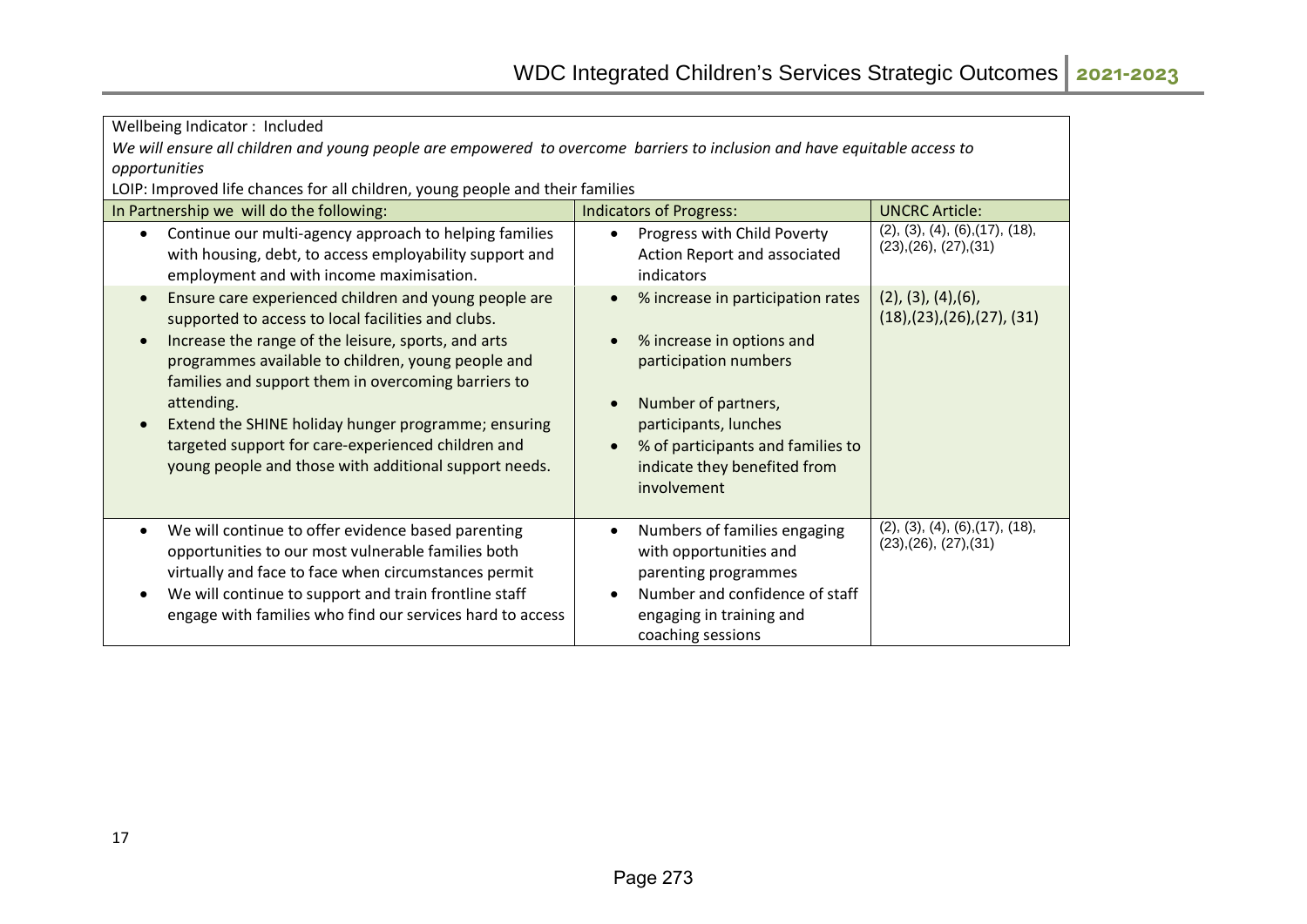#### **Plans and structures that support us to succeed:**

- Health and Social Care Partnership Strategic Plan and Annual Performance Reports
- Education Service Plan and Annual Performance Reports
- Council and NHS GG&C Mainstreaming Reports
- Local Outcome Improvement Plan and Safe Strong and Included Delivery and Improvement Group
- Criminal Justice Partnership Plan
- Raising Attainment Strategy
- Corporate Parenting Strategy
- CPP Improvement Plan
- WDC Local Housing Strategy
- Pregnancy and Parenthood in Young People Strategy
- Community Planning Parenting Strategy